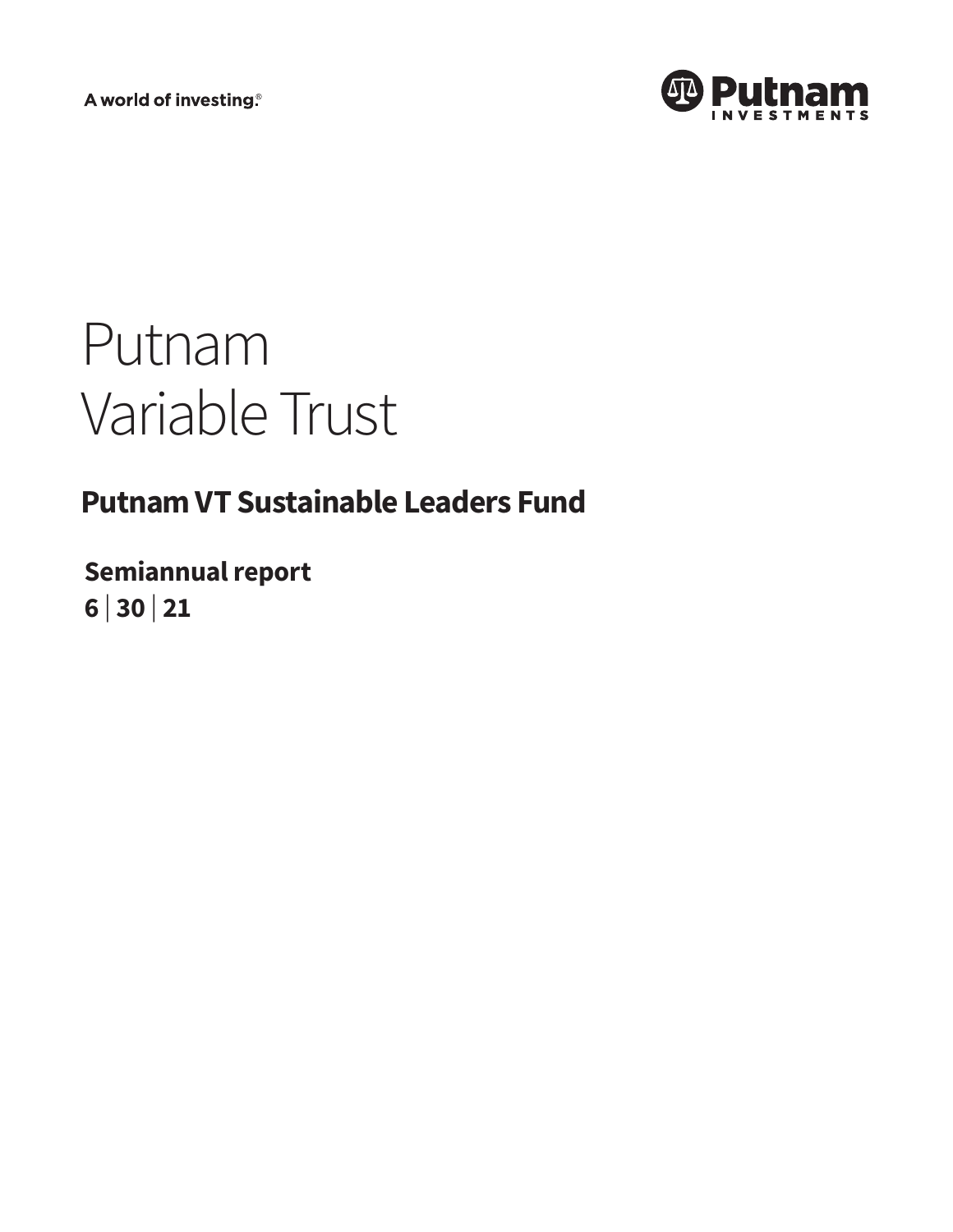# **Message from the Trustees**

August 6, 2021

Dear Shareholder:

The U.S. economy is much improved from a year ago, or even six months ago. Gross domestic product is growing at a pre-pandemic pace. Stock prices are high and interest rates are low. More and more workers are finding jobs, with millions still open. At the same time, vaccinations in many areas have not yet reached enough people to stop the spread of Covid-19. U.S. and global infection rates have recently risen.

While it is too soon to declare the pandemic over, it is worth taking stock of the economy's transition. Some changes accelerated by the pandemic could be lasting. Dynamic, well-managed companies have adapted to seize new, more sustainable growth opportunities.

An active investment philosophy is well suited to this time. Putnam's research teams are analyzing the fundamentals of what has stayed the same and what has changed to uncover valuable investment insights or potential risks.

Thank you for investing with Putnam.

Respectfully yours,

**Robert L. Reynolds Kenneth R. Leibler** President and Chief Executive Officer Chair, Board of Trustees Putnam Investments

*The views expressed in this report are exclusively those of Putnam Management and are subject to change. They are not meant as investment advice. Please note that the holdings discussed in this report may not have been held by the fund for the entire period. Portfolio composition is subject to review in accordance with the fund's investment strategy and may vary in the future.*

**Consider these risks before investing:** The value of investments in the fund's portfolio may fall or fail to rise over extended periods of time for a variety of reasons, including general economic, political, or financial market conditions; investor sentiment and market perceptions; government actions; geopolitical events or changes; and factors related to a specific issuer, geography, industry, or sector. These and other factors may lead to increased volatility and reduced liquidity in the fund's portfolio holdings. Growth stocks may be more susceptible to earnings disappointments, and the market may not favor growth-style investing. From time to time, the fund may invest a significant portion of its assets in companies in one or more related industries or sectors, which would make the fund more vulnerable to adverse developments affecting those industries or sectors. The technology industries, which may be affected by technological obsolescence, short product cycles, falling prices and profits, competitive pressures, and general market conditions. Investments in small and midsize companies increase the risk of greater price fluctuations. International investing involves currency, economic, and political risks. Emerging-market securities have illiquidity and volatility risks. Investing with a focus on companies that exhibit a commitment to sustainable business practices may result in the fund investing in certain types of companies, industries, or sectors that underperform the market as a whole. In evaluating an investment opportunity, we may make investment decisions based on information and data that is incomplete or inaccurate. In addition, a company's business practices, products, or services may change over time. As a result of these possibilities, among others, the fund may temporarily hold securities that are inconsistent with the fund's sustainable investment criteria. Our investment techniques, analyses, and judgments may not produce the outcome we intend. The investments we select for the fund may not perform as well as other securities that we do not select for the fund. We, or the fund's other service providers, may experience disruptions or operating errors that could have a negative effect on the fund. You can lose money by investing in the fund.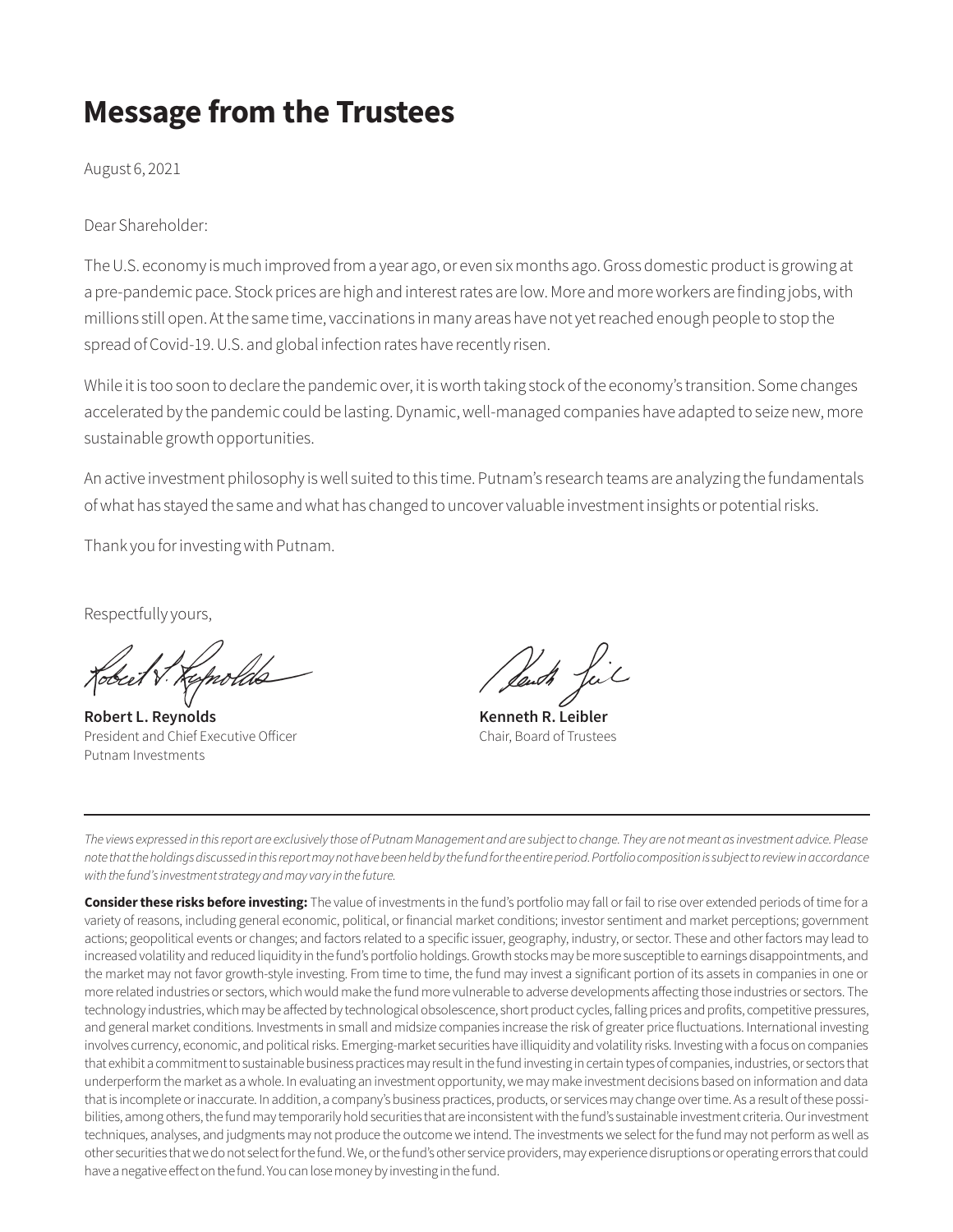#### **Investment objective**

Long-term capital appreciation

**Net asset value** June 30, 2021

**Class IA: \$47.17 Class IB: \$45.52**

# **Total return at net asset value**

| (as of 6/30/21) | Class IA<br>shares* | Class IB<br>shares <sup>t</sup> | S&P 500<br>Index | Russell 3000<br>$Growth -$<br>S&P 500<br>Linked<br><b>Benchmark</b> |
|-----------------|---------------------|---------------------------------|------------------|---------------------------------------------------------------------|
| 6 months        | 14.43%              | 14.30%                          | 15.25%           | 15.25%                                                              |
| 1 year          | 41.71               | 41.38                           | 40.79            | 40.79                                                               |
| 5 years         | 180.14              | 176.68                          | 125.36           | 150.77                                                              |
| Annualized      | 22.88               | 22.57                           | 17.65            | 20.19                                                               |
| 10 years        | 355.04              | 343.74                          | 298.93           | 342.69                                                              |
| Annualized      | 16.36               | 16.07                           | 14.84            | 16.04                                                               |
| l ife           | 1,323.15            | 1,239.12                        | 1,489.12         | 1,442.03                                                            |
| Annualized      | 10.27               | 10.02                           | 10.75            | 10.63                                                               |

For a portion of the periods, the fund had expense limitations, without which returns would have been lower.

Before April 30, 2018, the fund was managed with a materially different investment strategy and may have achieved materially different performance results under its current investment strategy from that shown for periods before this date.

\*Class inception date: May 2, 1994.

†Class inception date: April 30, 1998.

The S&P 500 Index is an unmanaged index of common stock performance.

The Russell 3000 Growth-S&P 500 Linked Benchmark represents performance of the Russell 3000 Growth Index from the inception date of the fund, May 2, 1994, through August 31, 2019, and performance of the S&P 500 Index from September 1, 2019, forward. You cannot invest directly in an index.

Frank Russell Company is the source and owner of the trademarks, service marks, and copyrights related to the Russell Indexes. Russell® is a trademark of Frank Russell Company.

**Data represent past performance. Past performance does not guarantee future results. More recent returns may be less or more than those shown. Investment return and principal value will fluctuate, and you may have a gain or a loss when you sell your shares. Performance information does not reflect any deduction for taxes a shareholder may owe on fund distributions or on the redemption of fund shares. All total return figures are at net asset value and exclude contract charges and expenses, which are added to the variable annuity contracts to determine total return at unit value. Had these charges and expenses been reflected, performance would have been lower. Performance of class IB shares before their inception is derived from the historical performance of class IA shares, adjusted to reflect the higher operating expenses applicable to such shares. For more recent performance, contact your variable annuity provider who can provide you with performance that reflects the charges and expenses at your contract level.**

**Portfolio composition**



Allocations are shown as a percentage of the fund's net assets. Cash and net other assets, if any, represent the market value weights of cash, derivatives, short-term securities, and other unclassified assets in the portfolio. Summary information may differ from the portfolio schedule included in the financial statements due to the inclusion of derivative securities, any interest accruals, the exclusion of as-of trades, if any, the use of different classifications of securities for presentation purposes, and rounding. Holdings and allocations may vary over time.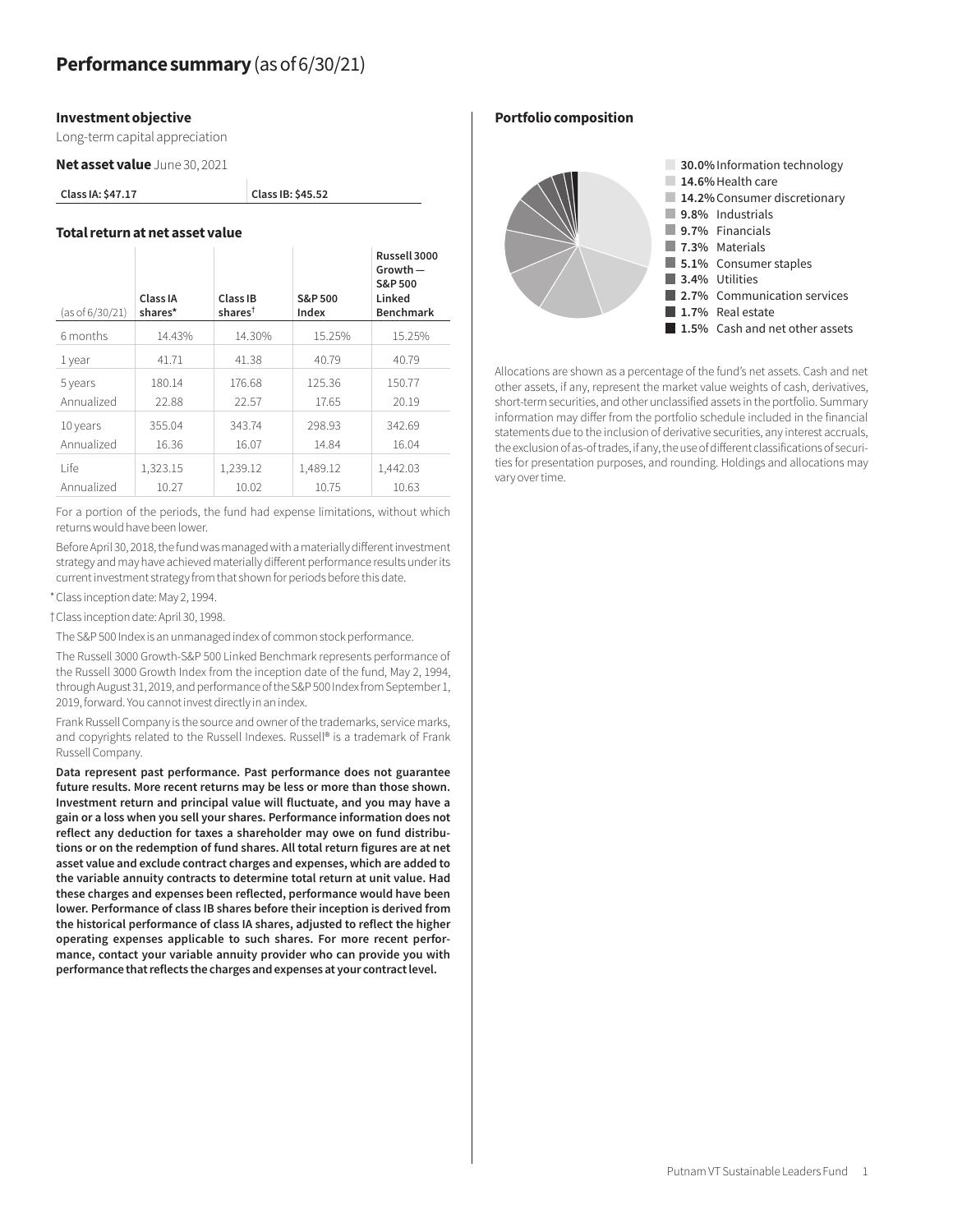# **Understanding your fund's expenses**

*As an investor in a variable annuity product that invests in a registered investment company, you pay ongoing expenses, such as management fees, distribution fees (12b-1 fees), and other expenses. Using the following information, you can estimate how these expenses affect your investment and compare them with the expenses of other funds. You may also pay one-time transaction expenses, which are not shown in this section and would result in higher total expenses. Charges and*  expenses at the insurance company separate account level are not *reflected. For more information, see your fund's prospectus or talk to your financial representative.*

#### **Review your fund's expenses**

The two left-hand columns of the Expenses per \$1,000 table show the expenses you would have paid on a \$1,000 investment in your fund from  $1/1/21$  to  $6/30/21$ . They also show how much a \$1,000 investment would be worth at the close of the period, *assuming actual returns and expenses*. To estimate the ongoing expenses you paid over the period, divide your account value by \$1,000, then multiply the result by the number in the first line for the class of shares you own.

#### **Compare your fund's expenses with those of other funds**

The two right-hand columns of the Expenses per \$1,000 table show your fund's expenses based on a \$1,000 investment, *assuming a hypothetical 5% annualized return*. You can use this information to compare the ongoing expenses (but not transaction expenses or total costs) of investing in the fund with those of other funds. All shareholder reports of mutual funds and funds serving as variable annuity vehicles will provide this information to help you make this comparison. Please note that you cannot use this information to estimate your actual ending account balance and expenses paid during the period.

#### **Expense ratios**

|                                                                       | Class IA | Class IB |
|-----------------------------------------------------------------------|----------|----------|
| Total annual operating expenses for the fiscal<br>year ended 12/31/20 | 0.66%    | 0.91%    |
| Annualized expense ratio for the six-month<br>period ended 6/30/21    | 0.64%    | 0.89%    |

Fiscal year expense information in this table is taken from the most recent prospectus, is subject to change, and may differ from that shown for the annualized expense ratio and in the financial highlights of this report.

Expenses are shown as a percentage of average net assets.

#### **Expenses per \$1,000**

|                                     | Expenses and value for a<br>\$1,000 investment, assuming<br>actual returns for the<br>6 months ended 6/30/21 |            | Expenses and value for a<br>\$1,000 investment, assuming<br>a hypothetical 5% annualized<br>return for the 6 months<br>ended 6/30/21 |            |
|-------------------------------------|--------------------------------------------------------------------------------------------------------------|------------|--------------------------------------------------------------------------------------------------------------------------------------|------------|
|                                     | Class IA                                                                                                     | Class IB   | Class IA                                                                                                                             | Class IB   |
| Expenses paid<br>per \$1,000*†      | \$3.40                                                                                                       | \$4.73     | \$3.21                                                                                                                               | \$4.46     |
| Ending value<br>(after<br>expenses) | \$1,144.30                                                                                                   | \$1,143.00 | \$1,021.62                                                                                                                           | \$1,020.38 |

\*Expenses for each share class are calculated using the fund's annualized expense ratio for each class, which represents the ongoing expenses as a percentage of average net assets for the six months ended 6/30/21. The expense ratio may differ for each share class.

†Expenses based on actual returns are calculated by multiplying the expense ratio by the average account value for the period; then multiplying the result by the number of days in the period (181); and then dividing that result by the number of days in the year (365). Expenses based on a hypothetical 5% return are calculated by multiplying the expense ratio by the average account value for the six-month period; then multiplying the result by the number of days in the six-month period (181); and then dividing that result by the number of days in the year (365).

# **Your fund's managers**



Portfolio Manager **Katherine Collins, CFA, MTS,** is Head of Sustainable Investing. She joined Putnam in 2017 and has been in the investment industry since 1990.



Portfolio Manager **Stephanie Dobson** joined Putnam in 2017 and has been in the investment industry since 2011.

Your fund's managers also manage other accounts advised by Putnam Management or an affiliate, including retail mutual fund counterparts to the funds in Putnam Variable Trust.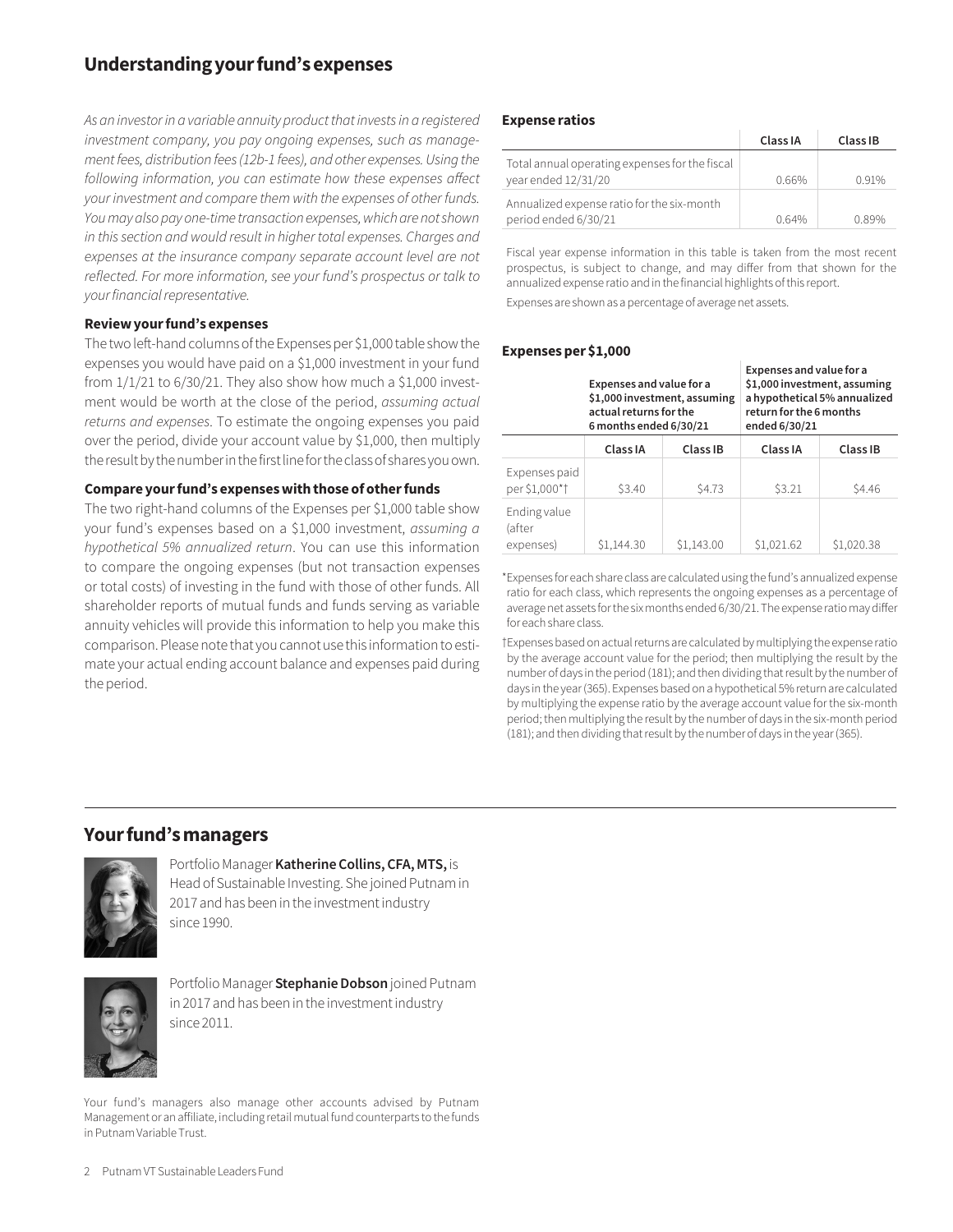# **The fund's portfolio** 6/30/21 (Unaudited) **COMMON STOCKS (98.6%)\*** *cont.* Shares Value

| COMMON STOCKS (98.6%)*                                                    | <b>Shares</b>    | Value                    |
|---------------------------------------------------------------------------|------------------|--------------------------|
| Banks (3.4%)                                                              |                  |                          |
| Bank of America Corp.                                                     | 470,504          | \$19,398,880             |
| First Republic Bank                                                       | 81,442           | 15,243,499               |
| Beverages (1.5%)                                                          |                  | 34,642,379               |
| Heineken NV (Netherlands)                                                 | 128,192          | 15,534,776               |
|                                                                           |                  | 15,534,776               |
| Biotechnology (2.1%)<br>Amgen, Inc.                                       | 56,500           | 13,771,875               |
| Vertex Pharmaceuticals, Inc. 1                                            | 38,500           | 7,762,755                |
|                                                                           |                  | 21,534,630               |
| Building products (1.9%)                                                  |                  |                          |
| Johnson Controls International PLC                                        | 278,000          | 19,079,140<br>19,079,140 |
| Capital markets (2.8%)                                                    |                  |                          |
| BlackRock, Inc.                                                           | 23,647           | 20,690,416               |
| KKR & Co., Inc. Class A                                                   | 132,500          | 7,849,300                |
| Chemicals (5.1%)                                                          |                  | 28,539,716               |
| Ecolab, Inc.                                                              | 46,900           | 9,659,993                |
| Koninklijke DSM NV (Netherlands)                                          | 67,537           | 12,604,908               |
| Linde PLC                                                                 | 56,100           | 16,218,510               |
| Novozymes A/S Class B (Denmark)                                           | 168,754          | 12,719,955               |
| Commercial services and supplies (1.3%)                                   |                  | 51,203,366               |
| GFL Environmental, Inc. (Canada) S                                        | 426,242          | 13,605,645               |
| Containers and packaging (2.3%)                                           |                  | 13,605,645               |
| Avery Dennison Corp.                                                      | 58,400           | 12,278,016               |
| Ball Corp.                                                                | 130,700          | 10,589,314               |
|                                                                           |                  | 22,867,330               |
| Diversified financial services (0.8%)<br>Soaring Eagle (acquired 5/11/21, |                  |                          |
| cost \$9,043,070) (Private) † ∆∆ Fp                                       | 904,307          | 8,106,208                |
|                                                                           |                  | 8,106,208                |
| Electric utilities (1.2%)<br>NextEra Energy, Inc.                         | 172,400          | 12,633,472               |
|                                                                           |                  | 12,633,472               |
| Entertainment (1.5%)                                                      |                  |                          |
| Walt Disney Co. (The) $\dagger$                                           | 87,100           | 15,309,567               |
| Equity real estate investment trusts (REITs) (1.7%)                       |                  | 15,309,567               |
| American Tower Corp. <b>R</b>                                             | 40,200           | 10,859,628               |
| Boston Properties, Inc. R                                                 | 58,900           | 6,749,351                |
| Food and staples retail (1.7%)                                            |                  | 17,608,979               |
| Walmart, Inc.                                                             | 124,200          | 17,514,684               |
| Food products (0.7%)                                                      |                  | 17,514,684               |
| McCormick & Co., Inc. (non-voting shares)                                 | 81,900           | 7,233,408                |
|                                                                           |                  | 7,233,408                |
| Health-care equipment and supplies (6.1%)                                 |                  |                          |
| Baxter International, Inc.<br>Cooper Cos., Inc. (The)                     | 68,100<br>36,400 | 5,482,050<br>14,424,228  |
| Danaher Corp.                                                             | 97,600           | 26,191,936               |
| Medtronic PLC                                                             | 123,600          | 15,342,468               |
|                                                                           |                  | 61,440,682               |
| Health-care providers and services $(1.4\%)$                              |                  |                          |
| CVS Health Corp.                                                          | 167,300          | 13,959,512               |
| Hotels, restaurants, and leisure (4.0%)                                   |                  | 13,959,512               |
| Chipotle Mexican Grill, Inc. †                                            | 10,800           | 16,743,672               |
| Hilton Worldwide Holdings, Inc. †                                         | 124,699          | 15,041,193               |
| Vail Resorts, Inc. †                                                      | 26,900           | 8,514,388                |
|                                                                           |                  | 40,299,253               |

| COMMUN STUCKS (30.070) COM.                                               |         |                           |
|---------------------------------------------------------------------------|---------|---------------------------|
| Household durables $(-\%)$<br>HC Brillant Services GmbH (acquired 8/2/13, |         |                           |
| cost \$15) (Private) (Germany) † ∆∆F                                      | 22      | \$20                      |
| Independent power and renewable electricity producers (1.4%)              |         | 20                        |
| AES Corp. (The)                                                           | 560,100 | 14,601,807                |
| Industrial conglomerates (2.8%)                                           |         | 14,601,807                |
| Honeywell International, Inc.                                             | 69,518  | 15,248,773                |
| Roper Technologies, Inc.                                                  | 28,700  | 13,494,740                |
| Insurance (2.7%)                                                          |         | 28,743,513                |
| AXA SA (France)                                                           | 551,744 | 13,990,720                |
| Prudential PLC (United Kingdom)                                           | 684,834 | 13,011,589                |
| Interactive media and services (1.2%)                                     |         | 27,002,309                |
| Alphabet, Inc. Class A <sup>t</sup>                                       | 3,536   | 8,634,169                 |
| Bumble, Inc. Class A   S                                                  | 59,100  | 3,404,160                 |
| Internet and direct marketing retail (5.8%)                               |         | 12,038,329                |
| Amazon.com, Inc. †                                                        | 14,595  | 50,209,135                |
| Etsy, Inc. †                                                              | 39,951  | 8,223,514                 |
| IT Services (5.6%)                                                        |         | 58,432,649                |
| Fidelity National Information Services, Inc.                              | 141,300 | 20,017,971                |
| Okta, Inc. †                                                              | 21,673  | 5,302,950                 |
| Shopify, Inc. Class A (Canada) †                                          | 6,200   | 9,058,076                 |
| Visa, Inc. Class A                                                        | 96,700  | 22,610,394                |
| Leisure products (0.6%)                                                   |         | 56,989,391                |
| Hasbro, Inc.                                                              | 61,600  | 5,822,432                 |
| Life sciences tools and services (2.3%)                                   |         | 5,822,432                 |
| Thermo Fisher Scientific, Inc.                                            | 45,200  | 22,802,044                |
|                                                                           |         | 22,802,044                |
| Machinery (2.2%)<br>Deere & Co.                                           | 29,100  | 10,263,861                |
| Stanley Black & Decker, Inc.                                              | 56,100  | 11,499,939                |
|                                                                           |         | 21,763,800                |
| Multi-utilities (0.7%)<br>Ameren Corp.                                    | 85,800  | 6,867,432                 |
|                                                                           |         | 6,867,432                 |
| Multiline retail (1.8%)<br>Target Corp.                                   | 75,600  |                           |
|                                                                           |         | 18,275,544<br>18,275,544  |
| Personal products (1.1%)                                                  |         |                           |
| Unilever PLC (United Kingdom)                                             | 197,530 | 11,562,331<br>11,562,331  |
| Pharmaceuticals (2.8%)                                                    |         |                           |
| Eli Lilly and Co.                                                         | 90,500  | 20,771,560                |
| Merck & Co., Inc.                                                         | 90,800  | 7,061,516                 |
| Road and rail (1.6%)                                                      |         | 27,833,076                |
| Union Pacific Corp.                                                       | 73,900  | 16,252,827                |
| Semiconductors and semiconductor equipment (5.7%)                         |         | 16,252,827                |
| Applied Materials, Inc.                                                   | 109,600 | 15,607,040                |
| ASML Holding NV (NY Reg Shares) (Netherlands)                             | 23,300  | 16,096,572                |
| NXP Semiconductors NV                                                     | 52,200  | 10,738,584                |
| Texas Instruments, Inc.                                                   | 79,800  | 15,345,540                |
| Software (12.1%)                                                          |         | 57,787,736                |
| Adobe, Inc. †                                                             | 47,300  | 27,700,772                |
| DocuSign, Inc. †                                                          | 50,500  | 14,118,285                |
| Microsoft Corp.                                                           | 296,300 | 80,267,670<br>122,086,727 |
|                                                                           |         |                           |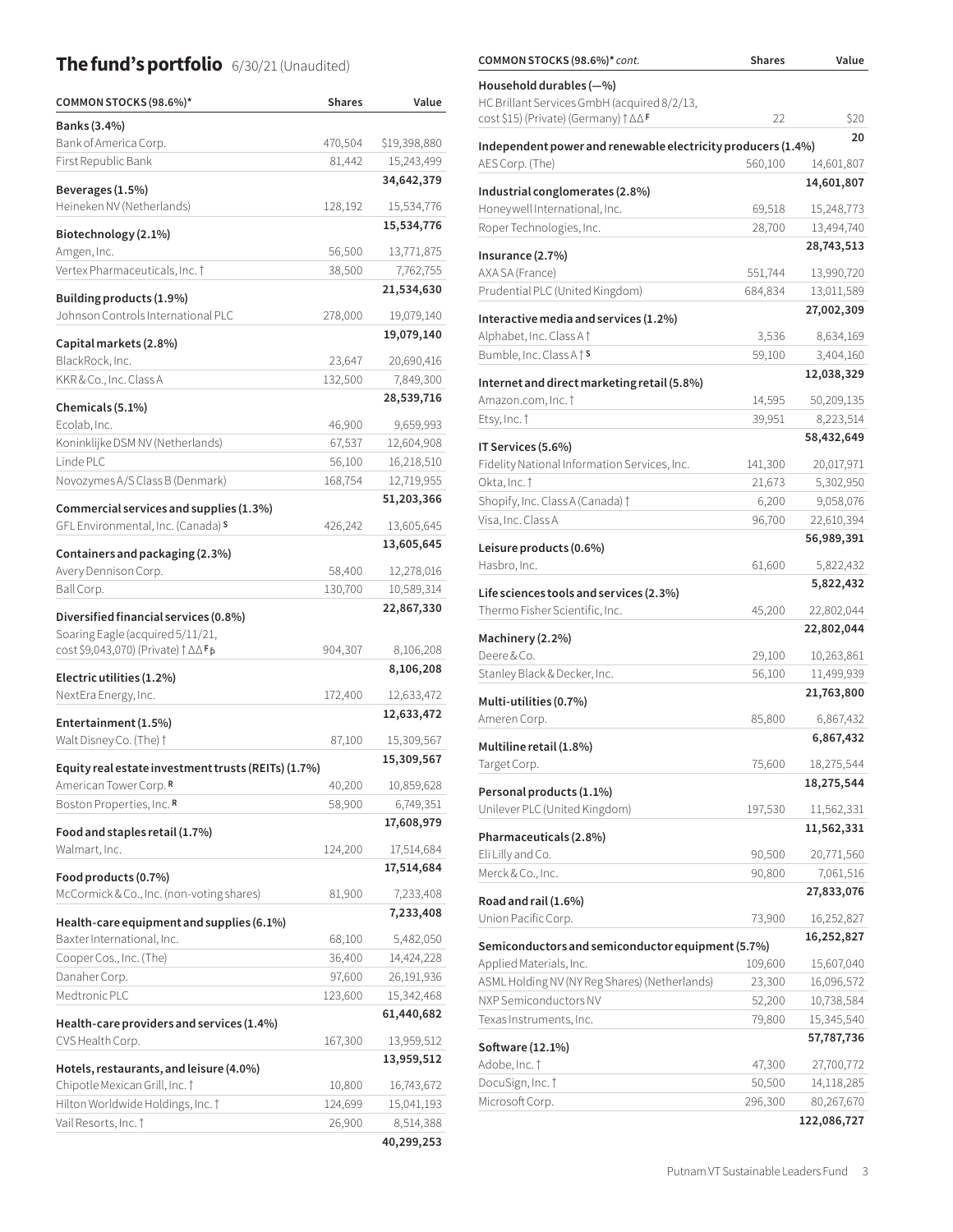| COMMON STOCKS (98.6%)* cont.                               |            |              | <b>Shares</b>     | Value         |
|------------------------------------------------------------|------------|--------------|-------------------|---------------|
| Specialty retail (1.3%)                                    |            |              |                   |               |
| Home Depot, Inc. (The)                                     |            |              | 40,500            | \$12,915,045  |
| Technology hardware, storage, and peripherals (6.6%)       |            |              |                   | 12,915,045    |
| Apple, Inc.                                                |            |              | 491,088           | 67,259,412    |
|                                                            |            |              |                   | 67,259,412    |
| Textiles, apparel, and luxury goods (0.8%)                 |            |              |                   |               |
| Levi Strauss & Co. Class A                                 |            |              | 292,870           | 8,118,356     |
|                                                            |            |              |                   | 8,118,356     |
| Total common stocks (cost \$606,981,266)                   |            |              |                   | \$998,267,527 |
|                                                            | Expiration |              |                   |               |
| WARRANTS (-%)* †                                           | date       | Strike price | Warrants          | Value         |
| Palisade Bio, Inc.                                         |            |              |                   |               |
| Ser. K, (acquired 4/20/17,                                 |            |              |                   |               |
| cost \$—) ∆∆                                               | 1/9/22     | \$946.40     | 11,244            |               |
| Total warrants (cost $\zeta$ -)                            |            |              |                   |               |
|                                                            |            |              | Principal amount/ |               |
| SHORT-TERM INVESTMENTS (3.9%)*                             |            |              | shares            | Value         |
| Putnam Cash Collateral Pool, LLC 0.09% d Shares 15,716,750 |            |              |                   | \$15,716,750  |
| Putnam Short Term Investment Fund                          |            |              |                   |               |
| Class P 0.09% L                                            |            |              | Shares 23,166,117 | 23,166,117    |
| State Street Institutional U.S.                            |            |              |                   |               |
| Government Money Market                                    |            |              |                   |               |
| Fund, Premier Class 0.03% P                                |            | Shares       | 380,000           | 380,000       |
| U.S. Treasury Bills 0.021%, 8/3/21                         |            |              | \$300,000         | 299,987       |
| U.S. Treasury Bills 0.012%, 9/2/21                         |            |              | 100,000           | 99,991        |
| U.S. Treasury Cash Management Bills 0.007%, 9/7/21         |            |              | 200,000           | 199,982       |
| Total short-term investments (cost \$39,862,856)           |            |              |                   | \$39,862,827  |

#### **Total investments (cost \$646,844,122) \$1,038,130,354**

#### **Notes to the fund's portfolio**

Unless noted otherwise, the notes to the fund's portfolio are for the close of the fund's reporting period, which ran from January 1, 2021 through June 30, 2021 (the reporting period). Within the following notes to the portfolio, references to "Putnam Management" represent Putnam Investment Management, LLC, the fund's manager, an indirect wholly-owned subsidiary of Putnam Investments, LLC and references to "ASC 820" represent Accounting Standards Codification 820 *Fair Value Measurements and Disclosures*.

- \* Percentages indicated are based on net assets of \$1,012,513,926.
- † This security is non-income-producing.
- ∆∆ This security is restricted with regard to public resale. The total fair value of this security and any other restricted securities (excluding 144A securities), if any, held at the close of the reporting period was \$8,106,228, or 0.8% of net assets.
- **<sup>d</sup>** Affiliated company. See Notes 1 and 5 to the financial statements regarding securities lending. The rate quoted in the security description is the annualized 7-day yield of the fund at the close of the reporting period.
- **<sup>F</sup>** This security is valued by Putnam Management at fair value following procedures approved by the Trustees. Securities are classified as Level 3 for ASC 820 based on the securities' valuation inputs (Note 1).
- **<sup>L</sup>** Affiliated company (Note 5). The rate quoted in the security description is the annualized 7-day yield of the fund at the close of the reporting period.
- **<sup>P</sup>** This security was pledged, or purchased with cash that was pledged, to the fund for collateral on certain derivative contracts. The rate quoted in the security description is the annualized 7-day yield of the fund at the close of the reporting period.
- **<sup>R</sup>** Real Estate Investment Trust.
- **<sup>S</sup>** Security on loan, in part or in entirety, at the close of the reporting period (Note 1).
- ƥ Represents the asset to be received in a private investment in public entity (PIPE) commitment, of which \$9,043,070 is included in the Payable for purchases of delayed delivery securities (Note 1).

At the close of the reporting period, the fund maintained liquid assets totaling \$9,043,070 to cover the settlement of certain securities.

Unless otherwise noted, the rates quoted in Short-term investments security descriptions represent the weighted average yield to maturity.

The dates shown on debt obligations are the original maturity dates.

| FORWARD CURRENCY CONTRACTS at 6/30/21 (aggregate face value \$24,578,511) (Unaudited) |                      |          |                 |             |             | Unrealized     |
|---------------------------------------------------------------------------------------|----------------------|----------|-----------------|-------------|-------------|----------------|
|                                                                                       |                      | Contract | <b>Delivery</b> |             | Aggregate   | appreciation/  |
| Counterparty                                                                          | Currency             | type*    | date            | Value       | face value  | (depreciation) |
| Bank of America N.A.                                                                  |                      |          |                 |             |             |                |
|                                                                                       | <b>British Pound</b> | Sell     | 9/15/21         | \$2,555,796 | \$2,613,656 | \$57,860       |
| <b>Barclays Bank PLC</b>                                                              |                      |          |                 |             |             |                |
|                                                                                       | <b>British Pound</b> | Sell     | 9/15/21         | 645,140     | 659,723     | 14,583         |
| HSBC Bank USA, National Association                                                   |                      |          |                 |             |             |                |
|                                                                                       | <b>British Pound</b> | Sell     | 9/15/21         | 403,714     | 412,798     | 9,084          |
| JPMorgan Chase Bank N.A.                                                              |                      |          |                 |             |             |                |
|                                                                                       | Euro                 | Sell     | 9/15/21         | 9,678,930   | 9,953,945   | 275,015        |
| State Street Bank and Trust Co.                                                       |                      |          |                 |             |             |                |
|                                                                                       | Euro                 | Sell     | 9/15/21         | 2,690,050   | 2,766,015   | 75,965         |
| <b>UBSAG</b>                                                                          |                      |          |                 |             |             |                |
|                                                                                       | Euro                 | Sell     | 9/15/21         | 7,948,780   | 8,172,374   | 223,594        |
| Unrealized appreciation                                                               |                      |          |                 |             |             | 656,101        |
| Unrealized (depreciation)                                                             |                      |          |                 |             |             |                |
| Total                                                                                 |                      |          |                 |             |             | \$656,101      |

\* The exchange currency for all contracts listed is the United States Dollar.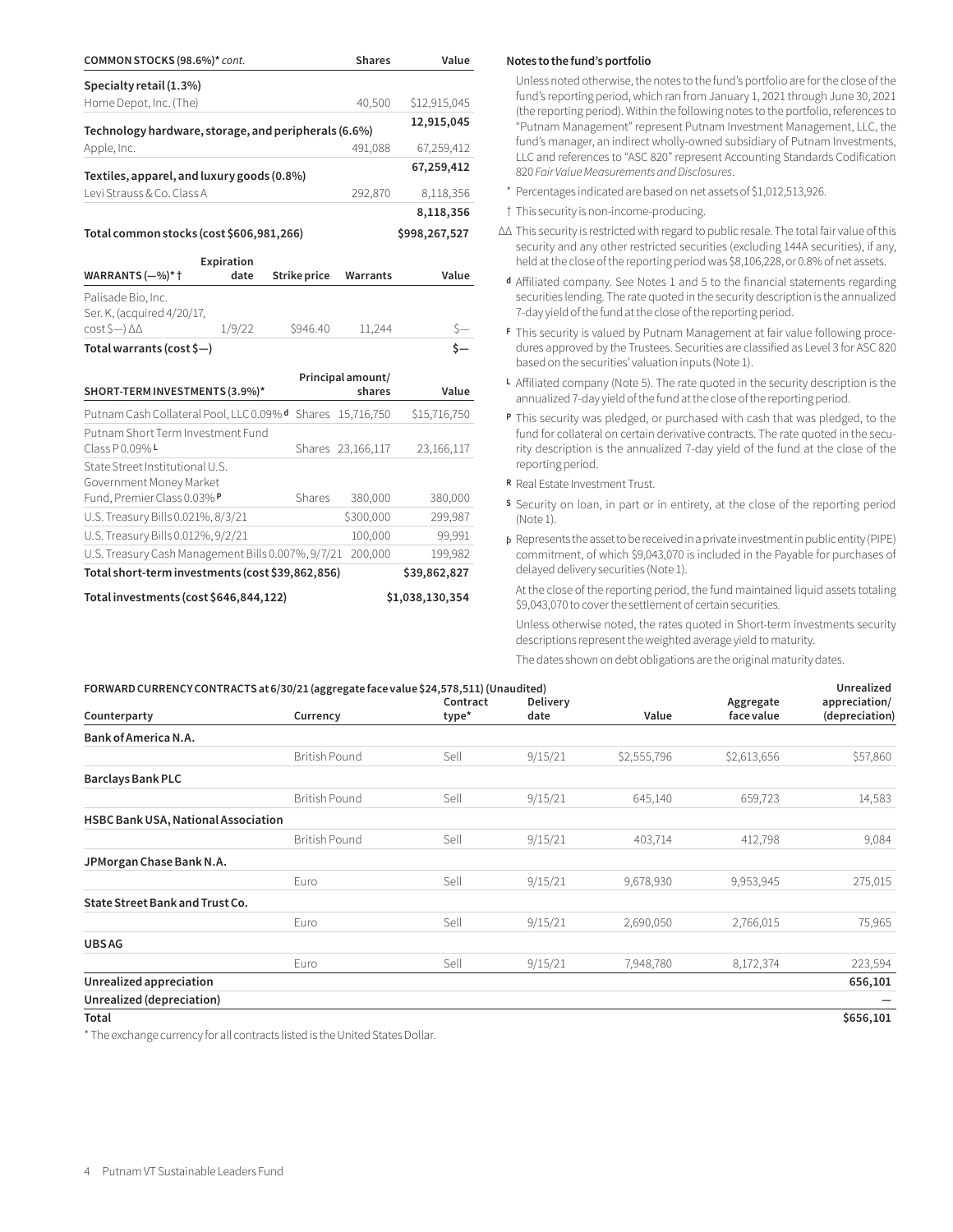ASC 820 establishes a three-level hierarchy for disclosure of fair value measurements. The valuation hierarchy is based upon the transparency of inputs to the valuation of the fund's investments. The three levels are defined as follows:

Level 1: Valuations based on quoted prices for identical securities in active markets.

Level 2: Valuations based on quoted prices in markets that are not active or for which all significant inputs are observable, either directly or indirectly.

Level 3: Valuations based on inputs that are unobservable and significant to the fair value measurement.

The following is a summary of the inputs used to value the fund's net assets as of the close of the reporting period:

|                            |               | <b>Valuation inputs</b> |             |
|----------------------------|---------------|-------------------------|-------------|
| Investments in securities: | Level 1       | Level 2                 | Level 3     |
| Common stocks*:            |               |                         |             |
| Communication services     | \$27,347,896  | $s-$                    | $s-$        |
| Consumer discretionary     | 143,863,279   |                         | 20          |
| Consumer staples           | 51,845,199    | –                       |             |
| Financials                 | 90,184,404    |                         | 8,106,208   |
| Health care                | 147,569,944   | —                       |             |
| Industrials                | 99,444,925    |                         |             |
| Information technology     | 304,123,266   |                         |             |
| Materials                  | 74,070,696    |                         |             |
| Real estate                | 17,608,979    | —                       |             |
| <b>Utilities</b>           | 34,102,711    | –                       |             |
| <b>Total common stocks</b> | 990,161,299   | —                       | 8,106,228   |
| Warrants                   |               |                         |             |
| Short-term investments     | 380,000       | 39,482,827              |             |
| Totals by level            | \$990,541,299 | \$39,482,827            | \$8,106,228 |

|                              | Valuation inputs |           |         |
|------------------------------|------------------|-----------|---------|
| Other financial instruments: | Level 1          | Level 2   | Level 3 |
| Forward currency contracts   | \—               | \$656,101 |         |
| Totals by level              |                  | \$656,101 |         |

\* Common stock classifications are presented at the sector level, which may differ from the fund's portfolio presentation.

At the start and close of the reporting period, Level 3 investments in securities represented less than 1% of the fund's net assets and were not considered a significant portion of the fund's portfolio.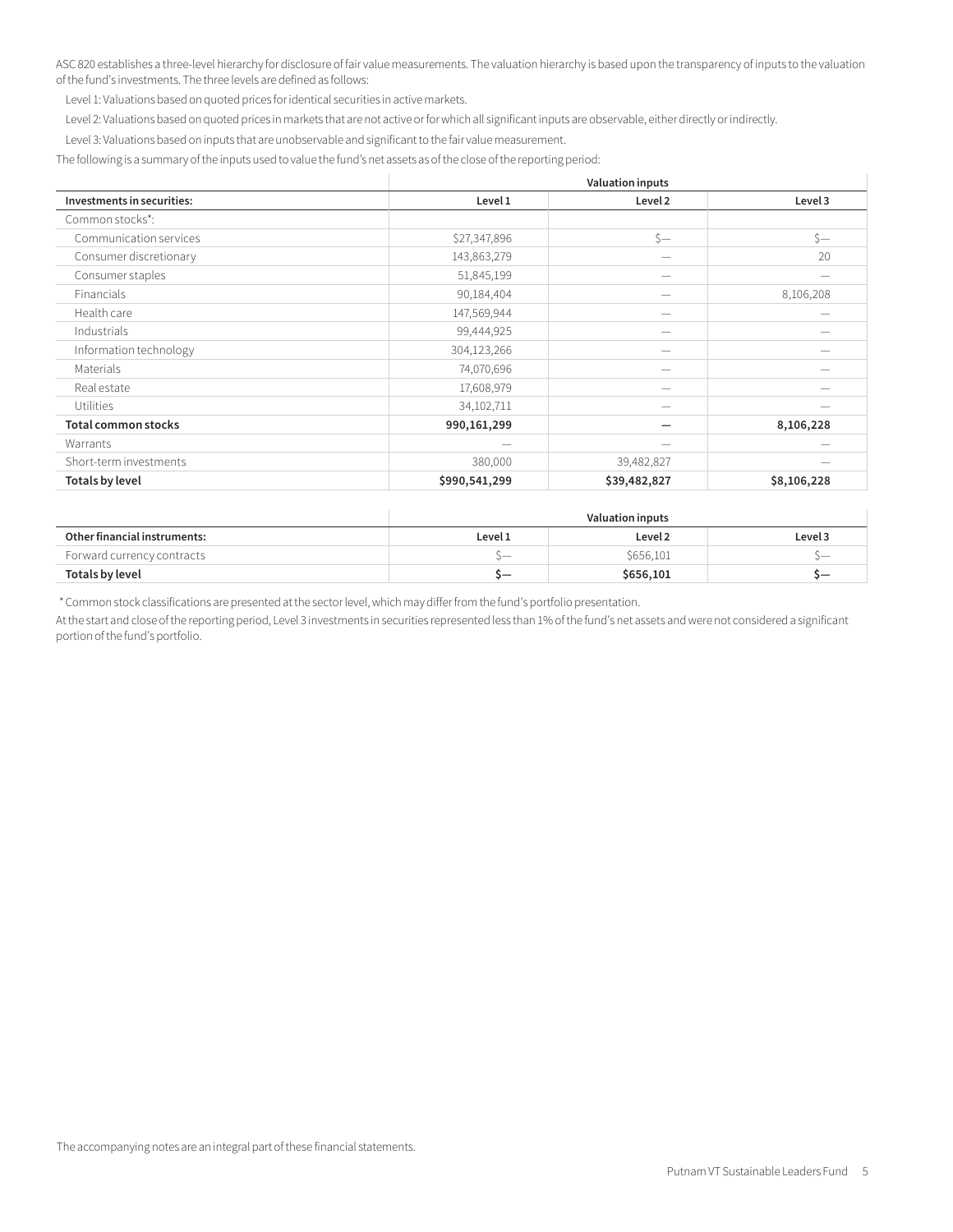# **Statement of assets and liabilities**

6/30/21 (Unaudited)

#### **Assets**

| Investment in securities, at value, including \$15,379,680 of securities on loan (Notes 1 and 8):                   |                 |
|---------------------------------------------------------------------------------------------------------------------|-----------------|
| Unaffiliated issuers (identified cost \$607,961,255)                                                                | \$999,247,487   |
| Affiliated issuers (identified cost \$38,882,867) (Note 5)                                                          | 38,882,867      |
| Cash                                                                                                                | 11              |
| Foreign currency (cost \$3,285) (Note 1)                                                                            | 3,245           |
| Dividends, interest and other receivables                                                                           | 694,771         |
| Foreign tax reclaim                                                                                                 | 212,054         |
| Receivable for shares of the fund sold                                                                              | 158,994         |
| Unrealized appreciation on forward currency contracts (Note 1)                                                      | 656,101         |
| <b>Total assets</b>                                                                                                 | 1,039,855,530   |
| <b>Liabilities</b>                                                                                                  |                 |
| Payable for purchases of delayed delivery securities (Note 1)                                                       | 9,043,070       |
| Payable for shares of the fund repurchased                                                                          | 1,047,675       |
| Payable for compensation of Manager (Note 2)                                                                        | 443,166         |
| Payable for custodian fees (Note 2)                                                                                 | 16,901          |
| Payable for investor servicing fees (Note 2)                                                                        | 115,721         |
| Payable for Trustee compensation and expenses (Note 2)                                                              | 434,226         |
| Payable for administrative services (Note 2)                                                                        | 2,910           |
| Payable for distribution fees (Note 2)                                                                              | 38,081          |
| Collateral on securities loaned, at value (Note 1)                                                                  | 15,716,750      |
| Collateral on certain derivative contracts, at value (Notes 1 and 8)                                                | 380,000         |
| Other accrued expenses                                                                                              | 103,104         |
| <b>Total liabilities</b>                                                                                            | 27,341,604      |
| Net assets                                                                                                          | \$1,012,513,926 |
| Represented by                                                                                                      |                 |
| Paid-in capital (Unlimited shares authorized) (Notes 1 and 4)                                                       | \$554,961,923   |
| Total distributable earnings (Note 1)                                                                               | 457,552,003     |
| Total - Representing net assets applicable to capital shares outstanding                                            | \$1,012,513,926 |
| Computation of net asset value Class IA                                                                             |                 |
| Net assets                                                                                                          | \$824,686,226   |
| Number of shares outstanding                                                                                        | 17,482,039      |
| Net asset value, offering price and redemption price per share (net assets divided by number of shares outstanding) | \$47.17         |
| Computation of net asset value Class IB                                                                             |                 |
| Net assets                                                                                                          | \$187,827,700   |
| Number of shares outstanding                                                                                        | 4,126,275       |

Net asset value, offering price and redemption price per share (net assets divided by number of shares outstanding) \$45.52

The accompanying notes are an integral part of these financial statements.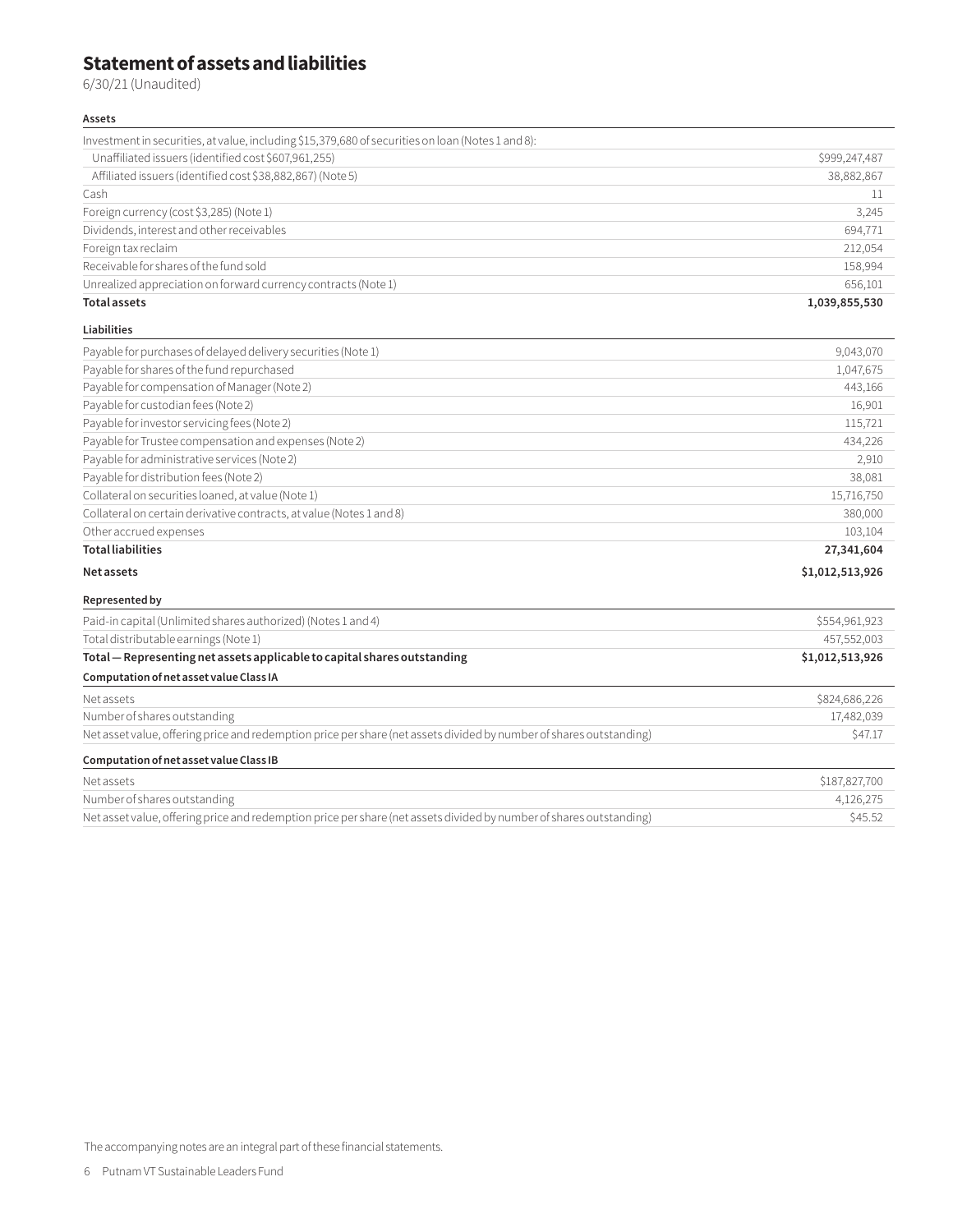# **Statement of operations**

Six months ended 6/30/21 (Unaudited)

### **Investment income**

| investment income                                                                               |               |
|-------------------------------------------------------------------------------------------------|---------------|
| Dividends (net of foreign tax of \$267,790)                                                     | \$6,356,586   |
| Interest (including interest income of \$7,512 from investments in affiliated issuers) (Note 5) | 7,577         |
| Securities lending (net of expenses) (Notes 1 and 5)                                            | 47,443        |
| Total investment income                                                                         | 6,411,606     |
| <b>Expenses</b>                                                                                 |               |
| Compensation of Manager (Note 2)                                                                | 2,602,332     |
| Investor servicing fees (Note 2)                                                                | 339,095       |
| Custodian fees (Note 2)                                                                         | 14,914        |
| Trustee compensation and expenses (Note 2)                                                      | 21,228        |
| Distribution fees (Note 2)                                                                      | 224,479       |
| Administrative services (Note 2)                                                                | 8,658         |
| Other                                                                                           | 94,131        |
| <b>Total expenses</b>                                                                           | 3,304,837     |
| Expense reduction (Note 2)                                                                      | (20)          |
| Net expenses                                                                                    | 3,304,817     |
| Net investment income                                                                           | 3,106,789     |
| Realized and unrealized gain (loss)                                                             |               |
| Net realized gain (loss) on:                                                                    |               |
| Securities from unaffiliated issuers (Notes 1 and 3)                                            | 63,309,414    |
| Foreign currency transactions (Note 1)                                                          | (12, 217)     |
| Forward currency contracts (Note 1)                                                             | (163, 261)    |
| Total net realized gain                                                                         | 63,133,936    |
| Change in net unrealized appreciation (depreciation) on:                                        |               |
| Securities from unaffiliated issuers                                                            | 63,421,526    |
| Assets and liabilities in foreign currencies                                                    | (5,051)       |
| Forward currency contracts                                                                      | 820,527       |
| Total change in net unrealized appreciation                                                     | 64,237,002    |
| Net gain on investments                                                                         | 127,370,938   |
| Net increase in net assets resulting from operations                                            | \$130,477,727 |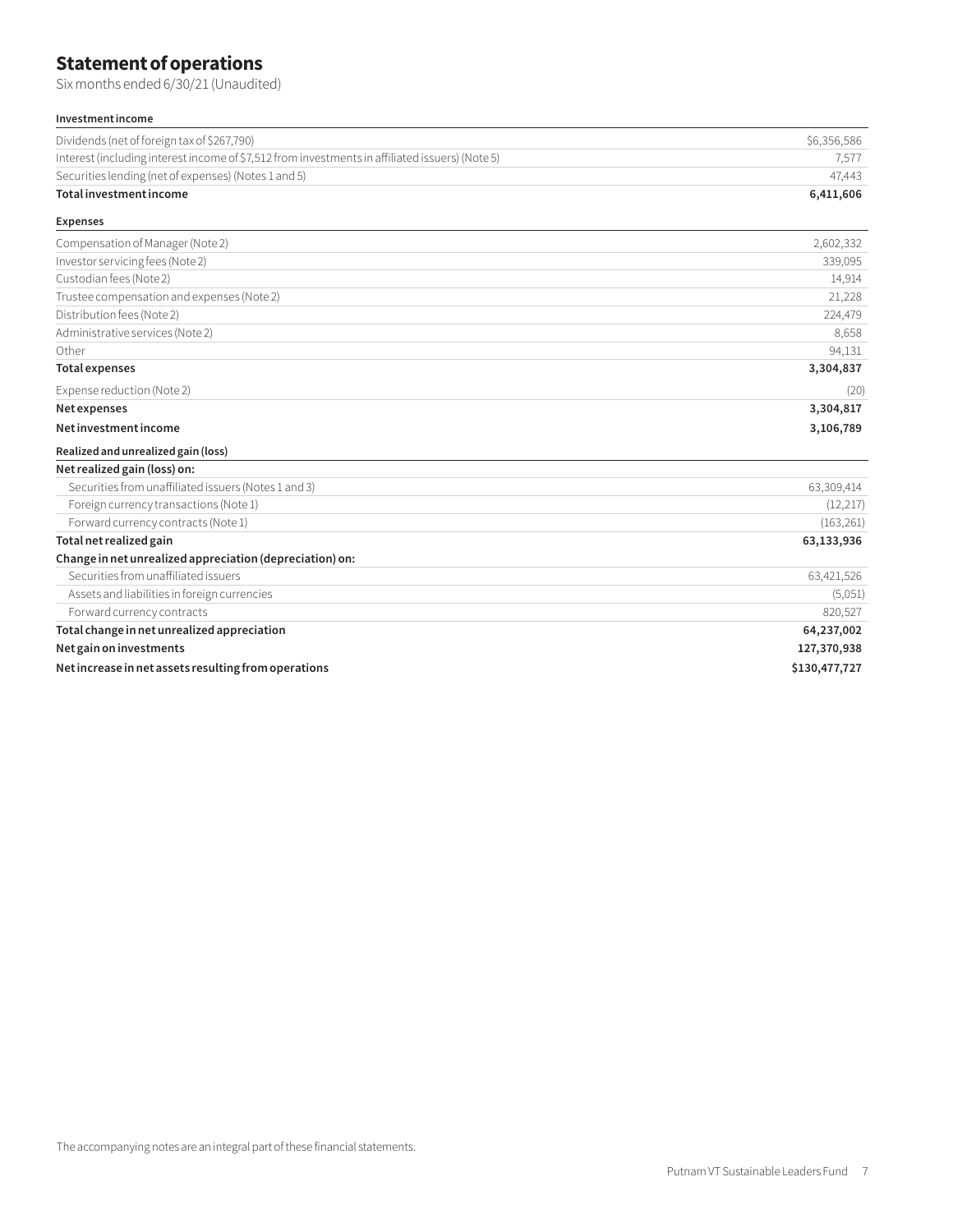# **Statement of changes in net assets**

|                                                                                                       | Six months<br>ended<br>$6/30/21*$ | Year ended<br>12/31/20 |
|-------------------------------------------------------------------------------------------------------|-----------------------------------|------------------------|
| Increase in net assets                                                                                |                                   |                        |
| Operations:                                                                                           |                                   |                        |
| Net investment income                                                                                 | \$3,106,789                       | \$4,496,878            |
| Net realized gain on investments and foreign currency transactions                                    | 63,133,936                        | 89,770,832             |
| Change in net unrealized appreciation of investments and assets and liabilities in foreign currencies | 64,237,002                        | 119,891,351            |
| Net increase in net assets resulting from operations                                                  | 130,477,727                       | 214,159,061            |
| Distributions to shareholders (Note 1):                                                               |                                   |                        |
| From ordinary income                                                                                  |                                   |                        |
| Net investment income                                                                                 |                                   |                        |
| Class IA                                                                                              | (2,771,770)                       | (4, 176, 826)          |
| Class IB                                                                                              | (262, 572)                        | (657, 109)             |
| Net realized short-term gain on investments                                                           |                                   |                        |
| Class IA                                                                                              | (5,994,758)                       |                        |
| Class IB                                                                                              | (1,415,608)                       |                        |
| From net realized long-term gain on investments                                                       |                                   |                        |
| Class IA                                                                                              | (68, 133, 966)                    | (55, 449, 331)         |
| Class IB                                                                                              | (16,089,217)                      | (13,760,186)           |
| Increase (decrease) from capital share transactions (Note 4)                                          | 46,748,677                        | (16, 502, 371)         |
| Total increase in net assets                                                                          | 82,558,513                        | 123,613,238            |
| Net assets:                                                                                           |                                   |                        |
| Beginning of period                                                                                   | 929,955,413                       | 806, 342, 175          |
| <b>End of period</b>                                                                                  | \$1,012,513,926                   | \$929,955,413          |

\* Unaudited.

The accompanying notes are an integral part of these financial statements.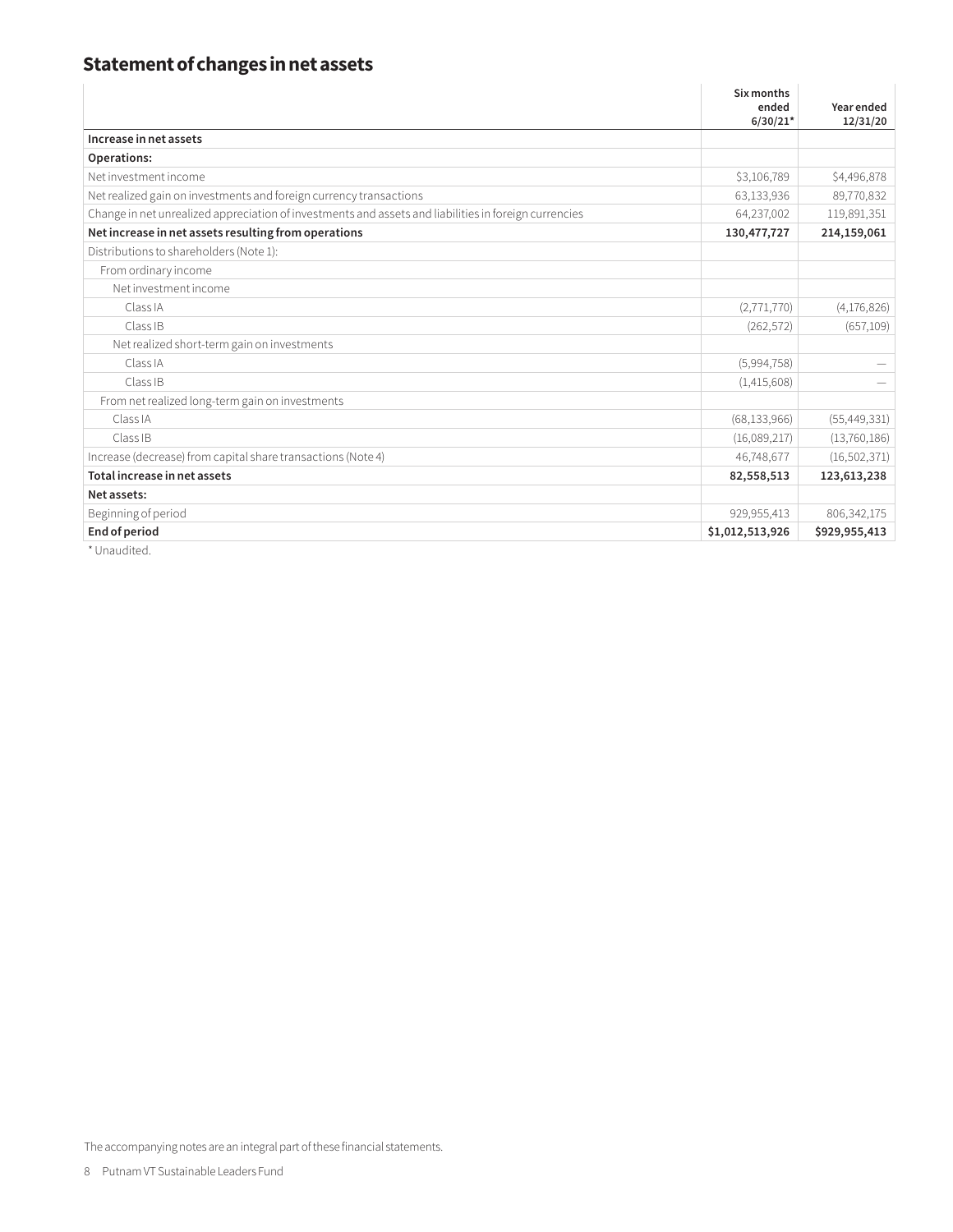## **Financial highlights** (For a common share outstanding throughout the period)

| <b>INVESTMENT OPERATIONS:</b> |                                      |                                           |                                                                   |                                  |                            | <b>LESS DISTRIBUTIONS:</b>            |                            |                                   |                                        | RATIOS AND SUPPLEMENTAL DATA:               |                                                  |                                                                    |                       |
|-------------------------------|--------------------------------------|-------------------------------------------|-------------------------------------------------------------------|----------------------------------|----------------------------|---------------------------------------|----------------------------|-----------------------------------|----------------------------------------|---------------------------------------------|--------------------------------------------------|--------------------------------------------------------------------|-----------------------|
| Period ended                  | Net asset value, beginning of period | Net investment income (loss) <sup>a</sup> | gain (loss)<br>unrealized<br>and<br>on investments<br>Netrealized | Total from investment operations | From net investment income | From net realized gain on investments | <b>Total distributions</b> | end of period<br>Net asset value, | Total return at net asset value (%)b,c | Net assets, end of period<br>(in thousands) | Ratio of expenses to average<br>netassets (%)b,d | Ratio of net investment income (loss)<br>to average net assets (%) | Portfolioturnover (%) |
| Class IA                      |                                      |                                           |                                                                   |                                  |                            |                                       |                            |                                   |                                        |                                             |                                                  |                                                                    |                       |
| 6/30/21                       | \$45.76                              | .16                                       | 6.02                                                              | 6.18                             | (.17)                      | (4.60)                                | (4.77)                     | \$47.17                           | $14.43*$                               | \$824,686                                   | $.32*$                                           | $.34*$                                                             | $15*$                 |
| 12/31/20                      | 39.92                                | .23                                       | 9.40                                                              | 9.63                             | (.27)                      | (3.52)                                | (3.79)                     | 45.76                             | 29.04                                  | 754,639                                     | .66                                              | .60                                                                | 29                    |
| 12/31/19                      | 34.29                                | .21                                       | 11.36                                                             | 11.57                            | (.28)                      | (5.66)                                | (5.94)                     | 39.92                             | 36.72                                  | 648,610                                     | .66                                              | .56                                                                | 29                    |
| 12/31/18                      | 39.72                                | .15                                       | (.52)                                                             | (.37)                            | (.01)                      | (5.05)                                | (5.06)                     | 34.29                             | (1.28)                                 | 530,487                                     | .68                                              | .40                                                                | 63                    |
| 12/31/17                      | 33.30                                | .14                                       | 9.19                                                              | 9.33                             | (.32)                      | (2.59)                                | (2.91)                     | 39.72                             | 29.55                                  | 598,835                                     | .67                                              | .39                                                                | 71                    |
| 12/31/16                      | 34.41                                | .24f                                      | 2.19                                                              | 2.43                             | (.33)                      | (3.21)                                | (3.54)                     | 33.30                             | 8.06                                   | 515,745                                     | .68e                                             | $.75$ e,f                                                          | 72                    |
| Class IB                      |                                      |                                           |                                                                   |                                  |                            |                                       |                            |                                   |                                        |                                             |                                                  |                                                                    |                       |
| 6/30/21                       | \$44.27                              | .10                                       | 5.82                                                              | 5.92                             | (.07)                      | (4.60)                                | (4.67)                     | \$45.52                           | 14.30*                                 | \$187,828                                   | $.44*$                                           | $.22*$                                                             | $15*$                 |
| 12/31/20                      | 38.74                                | .13                                       | 9.09                                                              | 9.22                             | (.17)                      | (3.52)                                | (3.69)                     | 44.27                             | 28.71                                  | 175,316                                     | .91                                              | .35                                                                | 29                    |
| 12/31/19                      | 33.42                                | .11                                       | 11.05                                                             | 11.16                            | (.18)                      | (5.66)                                | (5.84)                     | 38.74                             | 36.36                                  | 157,733                                     | .91                                              | .31                                                                | 29                    |
| 12/31/18                      | 38.92                                | .06                                       | (.51)                                                             | (.45)                            | $\qquad \qquad -$          | (5.05)                                | (5.05)                     | 33.42                             | (1.53)                                 | 133,478                                     | .93                                              | .15                                                                | 63                    |
| 12/31/17                      | 32.68                                | .05                                       | 9.01                                                              | 9.06                             | (.23)                      | (2.59)                                | (2.82)                     | 38.92                             | 29.22                                  | 155,439                                     | .92                                              | .14                                                                | 71                    |
| 12/31/16                      | 33.82                                | .15f                                      | 2.15                                                              | 2.30                             | (.23)                      | (3.21)                                | (3.44)                     | 32.68                             | 7.79                                   | 139,204                                     | .93e                                             | .48e.f                                                             | 72                    |

Before April 30, 2018, the fund was managed with a materially different investment strategy and may have achieved materially different performance results under its current investment strategy from that shown for periods before this date.

\* Not annualized.

† Unaudited.

**<sup>a</sup>** Per share net investment income (loss) has been determined on the basis of the weighted average number of shares outstanding during the period.

**<sup>b</sup>** The charges and expenses at the insurance company separate account level are not reflected.

**<sup>c</sup>** Total return assumes dividend reinvestment.

**<sup>d</sup>** Includes amounts paid through expense offset and/or brokerage service arrangements, if any (Note 2). Also excludes acquired fund fees and expenses, if any.

**<sup>e</sup>** Reflects a voluntary waiver of certain fund expenses in effect during the period. As a result of such waiver, the expenses of each class reflect a reduction of less than 0.01% as a percentage of average net assets.

**<sup>f</sup>** Reflects a dividend received by the fund from a single issuer which amounted to the following amounts:

|          | <b>Per share</b> | Percentage of<br>average net assets |
|----------|------------------|-------------------------------------|
| Class IA | \$0.10           | $2.31\%$                            |
| Class IB | N U 0            | 0.29                                |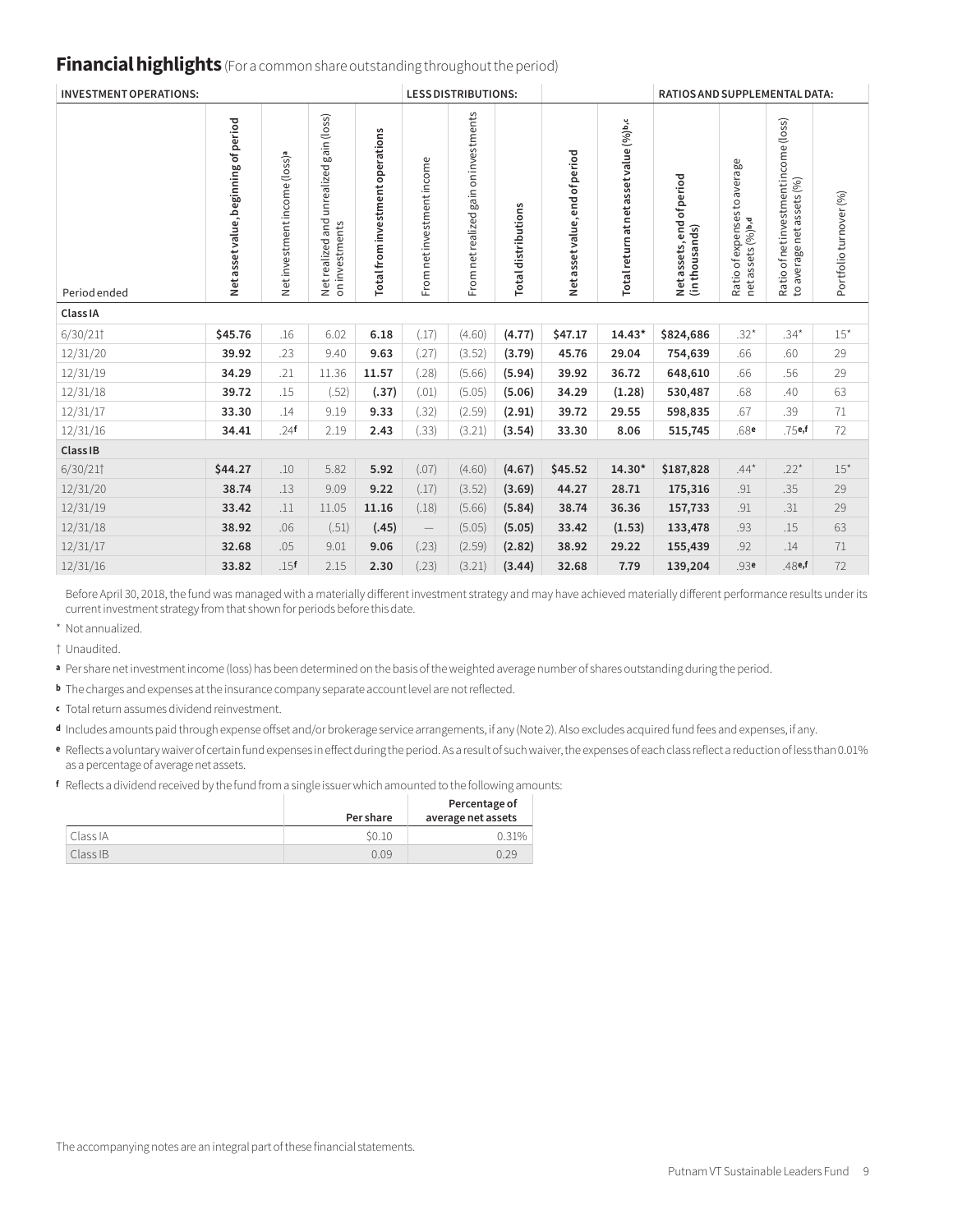### **Notes to financial statements** 6/30/21 (Unaudited)

Within the following Notes to financial statements, references to "State Street" represent State Street Bank and Trust Company, references to "the SEC" represent the Securities and Exchange Commission, references to "Putnam Management" represent Putnam Investment Management, LLC, the fund's manager, an indirect wholly-owned subsidiary of Putnam Investments, LLC and references to "OTC", if any, represent over-the-counter. Unless otherwise noted, the "reporting period" represents the period from January 1, 2021 through June 30, 2021.

Putnam VT Sustainable Leaders Fund (the fund) is a diversified series of Putnam Variable Trust (the Trust), a Massachusetts business trust registered under the Investment Company Act of 1940, as amended, as an open-end management investment company. The goal of the fund is to seek long-term capital appreciation. The fund invests mainly in common stocks of U.S. companies of any size, with a focus on companies that Putnam Management believes exhibit a commitment to sustainable business practices. Stocks of companies that exhibit a commitment to sustainable business practices are typically, but not always, considered to be growth stocks. Growth stocks are stocks of companies whose earnings are expected to grow faster than those of similar firms, and whose business growth and other characteristics may lead to an increase in stock price. Putnam Management may consider, among other factors, a company's sustainable business practices (as described below), valuation, financial strength, growth potential, competitive position in its industry, projected future earnings, cash flows and dividends when deciding whether to buy or sell investments. The fund may also invest in non-U.S. companies.

*Sustainable investing.* Putnam Management believes that companies that exhibit leadership in sustainable business practices also often exhibit more profitable, durable financial returns with lower risk profiles. Accordingly, in selecting investments, Putnam Management focuses on companies that it believes have a demonstrated commitment to sustainable business practices in areas that are relevant and material to their long-term financial returns and risk profiles. This commitment may be reflected through environmental, social and/or corporate governance (ESG) policies, practices or outcomes. The fund's approach to sustainable investing incorporates fundamental research together with consideration of ESG factors. Environmental factors include, for example, a company's carbon intensity and use of resources like water or minerals. Sustainability measures in the area might include plans to reduce waste, increase recycling, or improve product design to be less resource intensive. Social factors include, for example, labor practices and supply chain management. Sustainability measures in this area might include programs to improve employee well-being, commitment to workplace equality and diversity, or improved stewardship of supplier relationships and working conditions. Corporate governance factors include, for example, board composition and executive compensation. Sustainability measures in this area might include improvements in board independence or diversity, or alignment of management incentives with the company's strategic sustainability objectives. It is likely that sustainable business practices, as well as the metrics and measurements that we use to evaluate them, will continue to evolve over time.

The fund offers class IA and class IB shares of beneficial interest. Class IA shares are offered at net asset value and are not subject to a distribution fee. Class IB shares are offered at net asset value and pay an ongoing distribution fee, which is identified in Note 2.

In the normal course of business, the fund enters into contracts that may include agreements to indemnify another party under given circumstances. The fund's maximum exposure under these arrangements is unknown as this would involve future claims that may be, but have not yet been, made against the fund. However, the fund's management team expects the risk of material loss to be remote.

The fund has entered into contractual arrangements with an investment adviser, administrator, distributor, shareholder servicing agent and custodian, who each provide services to the fund. Unless expressly stated otherwise, shareholders are not parties to, or intended beneficiaries of these contractual arrangements, and these contractual arrangements are not intended to create any shareholder right to enforce them against the service providers or to seek any remedy under them against the service providers, either directly or on behalf of the fund.

Under the fund's Amended and Restated Agreement and Declaration of Trust, any claims asserted against or on behalf of the Putnam Funds, including claims against Trustees and Officers, must be brought in state and federal courts located within the Commonwealth of Massachusetts.

#### **Note 1 — Significant accounting policies**

The following is a summary of significant accounting policies consistently followed by the fund in the preparation of its financial statements. The preparation of financial statements is in conformity with accounting principles generally accepted in the United States of America and requires management to make estimates and assumptions that affect the reported amounts of assets and liabilities in the financial statements and the reported amounts of increases and decreases in net assets from operations. Actual results could differ from those estimates. Subsequent events after the Statement of assets and liabilities date through the date that the financial statements were issued have been evaluated in the preparation of the financial statements.

Investment income, realized and unrealized gains and losses and expenses of the fund are borne pro-rata based on the relative net assets of each class to the total net assets of the fund, except that each class bears expenses unique to that class (including the distribution fees applicable to such classes). Each class votes as a class only with respect to its own distribution plan or other matters on which a class vote is required by law or determined by the Trustees. If the fund were liquidated, shares of each class would receive their pro-rata share of the net assets of the fund. In addition, the Trustees declare separate dividends on each class of shares.

**Security valuation** Portfolio securities and other investments are valued using policies and procedures adopted by the Board of Trustees. The Trustees have formed a Pricing Committee to oversee the implementation of these procedures and have delegated responsibility for valuing the fund's assets in accordance with these procedures to Putnam Management. Putnam Management has established an internal Valuation Committee that is responsible for making fair value determinations, evaluating the effectiveness of the pricing policies of the fund and reporting to the Pricing Committee.

Investments for which market quotations are readily available are valued at the last reported sales price on their principal exchange, or official closing price for certain markets, and are classified as Level 1 securities under Accounting Standards Codification 820 *Fair Value Measurements and Disclosures* (ASC 820). If no sales are reported, as in the case of some securities that are traded OTC, a security is valued at its last reported bid price and is generally categorized as a Level 2 security.

Investments in open-end investment companies (excluding exchange-traded funds), if any, which can be classified as Level 1 or Level 2 securities, are valued based on their net asset value. The net asset value of such investment companies equals the total value of their assets less their liabilities and divided by the number of their outstanding shares.

Market quotations are not considered to be readily available for certain debt obligations (including short-term investments with remaining maturities of 60 days or less) and other investments; such investments are valued on the basis of valuations furnished by an independent pricing service approved by the Trustees or dealers selected by Putnam Management. Such services or dealers determine valuations for normal institutional-size trading units of such securities using methods based on market transactions for comparable securities and various relationships, generally recognized by institutional traders, between securities (which consider such factors as security prices, yields, maturities and ratings). These securities will generally be categorized as Level 2.

Many securities markets and exchanges outside the U.S. close prior to the scheduled close of the New York Stock Exchange and therefore the closing prices for securities in such markets or on such exchanges may not fully reflect events that occur after such close but before the scheduled close of the New York Stock Exchange. Accordingly, on certain days, the fund will fair value certain foreign equity securities taking into account multiple factors including movements in the U.S. securities markets, currency valuations and comparisons to the valuation of American Depository Receipts, exchange-traded funds and futures contracts. The foreign equity securities, which would generally be classified as Level 1 securities, will be transferred to Level 2 of the fair value hierarchy when they are valued at fair value. The number of days on which fair value prices will be used will depend on market activity and it is possible that fair value prices will be used by the fund to a significant extent. Securities quoted in foreign currencies, if any, are translated into U.S. dollars at the current exchange rate.

To the extent a pricing service or dealer is unable to value a security or provides a valuation that Putnam Management does not believe accurately reflects the security's fair value, the security will be valued at fair value by Putnam Management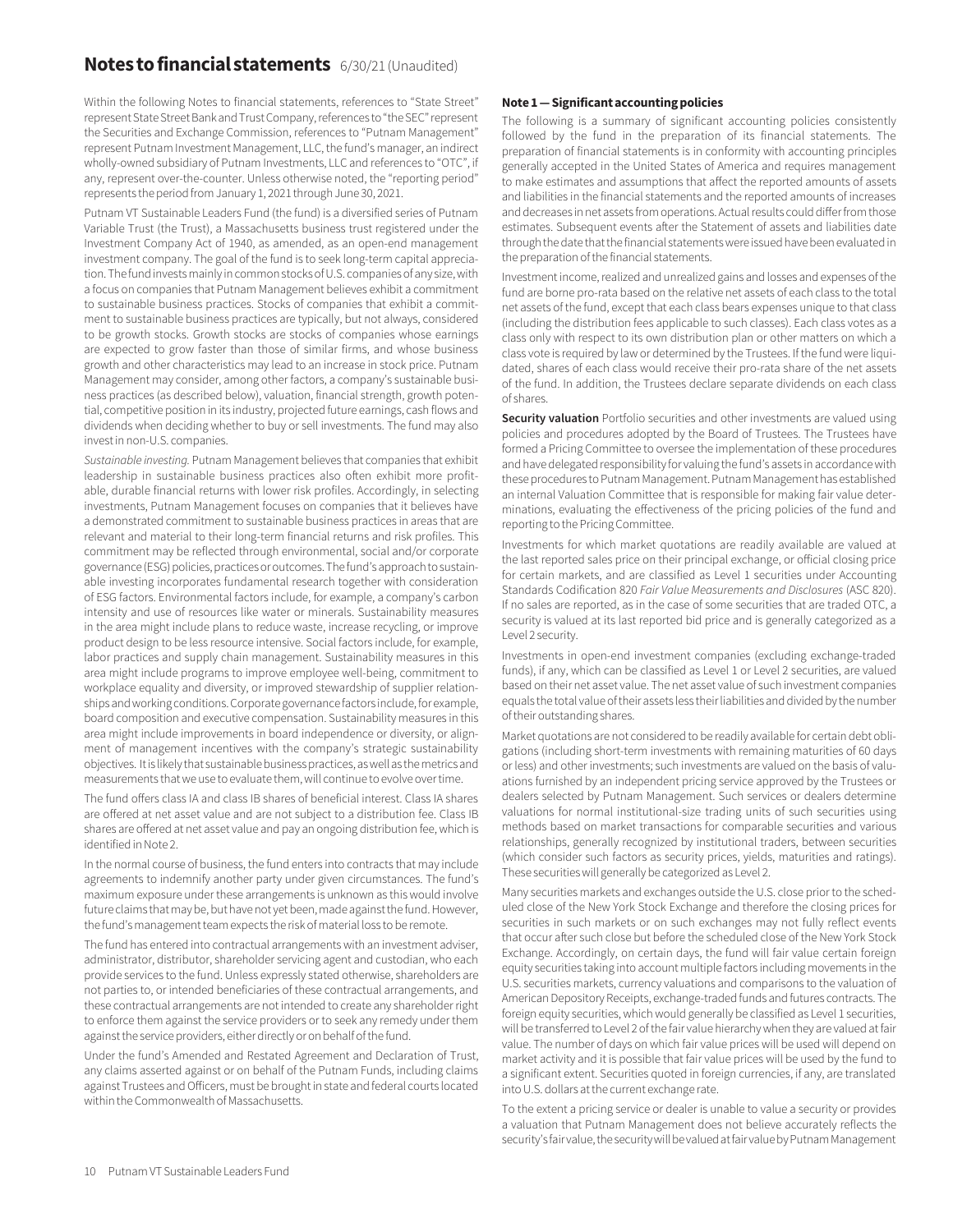in accordance with policies and procedures approved by the Trustees. Certain investments, including certain restricted and illiquid securities and derivatives, are also valued at fair value following procedures approved by the Trustees. These valuations consider such factors as significant market or specific security events such as interest rate or credit quality changes, various relationships with other securities, discount rates, U.S. Treasury, U.S. swap and credit yields, index levels, convexity exposures, recovery rates, sales and other multiples and resale restrictions. These securities are classified as Level 2 or as Level 3 depending on the priority of the significant inputs.

To assess the continuing appropriateness of fair valuations, the Valuation Committee reviews and affirms the reasonableness of such valuations on a regular basis after considering all relevant information that is reasonably available. Such valuations and procedures are reviewed periodically by the Trustees. The fair value of securities is generally determined as the amount that the fund could reasonably expect to realize from an orderly disposition of such securities over a reasonable period of time. By its nature, a fair value price is a good faith estimate of the value of a security in a current sale and does not reflect an actual market price, which may be different by a material amount.

**Security transactions and related investment income** Security transactions are recorded on the trade date (the date the order to buy or sell is executed). Gains or losses on securities sold are determined on the identified cost basis.

Interest income, net of any applicable withholding taxes, if any, and including amortization and accretion of premiums and discounts on debt securities, is recorded on the accrual basis. Dividend income, net of any applicable withholding taxes, is recognized on the ex-dividend date except that certain dividends from foreign securities, if any, are recognized as soon as the fund is informed of the ex-dividend date. Non-cash dividends, if any, are recorded at the fair value of the securities received. Dividends representing a return of capital or capital gains, if any, are reflected as a reduction of cost and/or as a realized gain.

Securities purchased or sold on a delayed delivery basis may be settled at a future date beyond customary settlement time; interest income is accrued based on the terms of the securities. Losses may arise due to changes in the fair value of the underlying securities or if the counterparty does not perform under the contract.

**Foreign currency translation** The accounting records of the fund are maintained in U.S. dollars. The fair value of foreign securities, currency holdings, and other assets and liabilities is recorded in the books and records of the fund after translation to U.S. dollars based on the exchange rates on that day. The cost of each security is determined using historical exchange rates. Income and withholding taxes are translated at prevailing exchange rates when earned or incurred. The fund does not isolate that portion of realized or unrealized gains or losses resulting from changes in the foreign exchange rate on investments from fluctuations arising from changes in the market prices of the securities. Such gains and losses are included with the net realized and unrealized gain or loss on investments. Net realized gains and losses on foreign currency transactions represent net realized exchange gains or losses on disposition of foreign currencies, currency gains and losses realized between the trade and settlement dates on securities transactions and the difference between the amount of investment income and foreign withholding taxes recorded on the fund's books and the U.S. dollar equivalent amounts actually received or paid. Net unrealized appreciation and depreciation of assets and liabilities in foreign currencies arise from changes in the value of assets and liabilities other than investments at the period end, resulting from changes in the exchange rate.

**Forward currency contracts** The fund buys and sells forward currency contracts, which are agreements between two parties to buy and sell currencies at a set price on a future date. These contracts are used to hedge foreign exchange risk.

The U.S. dollar value of forward currency contracts is determined using current forward currency exchange rates supplied by a quotation service. The fair value of the contract will fluctuate with changes in currency exchange rates. The contract is marked to market daily and the change in fair value is recorded as an unrealized gain or loss. The fund records a realized gain or loss equal to the difference between the value of the contract at the time it was opened and the value at the time it was closed when the contract matures or by delivery of the currency. The fund could be exposed to risk if the value of the currency changes unfavorably, if the counterparties to the contracts are unable to meet the terms of their contracts or if the fund is unable to enter into a closing position. Risks may exceed amounts recognized on the Statement of assets and liabilities.

Forward currency contracts outstanding at period end, if any, are listed after the fund's portfolio.

**Master agreements** The fund is a party to ISDA (International Swaps and Derivatives Association, Inc.) Master Agreements (Master Agreements) with

certain counterparties that govern OTC derivative and foreign exchange contracts entered into from time to time. The Master Agreements may contain provisions regarding, among other things, the parties' general obligations, representations, agreements, collateral requirements, events of default and early termination. With respect to certain counterparties, in accordance with the terms of the Master Agreements, collateral pledged to the fund is held in a segregated account by the fund's custodian and, with respect to those amounts which can be sold or repledged, is presented in the fund's portfolio.

Collateral pledged by the fund is segregated by the fund's custodian and identified in the fund's portfolio. Collateral can be in the form of cash or debt securities issued by the U.S. Government or related agencies or other securities as agreed to by the fund and the applicable counterparty. Collateral requirements are determined based on the fund's net position with each counterparty.

Termination events applicable to the fund may occur upon a decline in the fund's net assets below a specified threshold over a certain period of time. Termination events applicable to counterparties may occur upon a decline in the counterparty's long-term and short-term credit ratings below a specified level. In each case, upon occurrence, the other party may elect to terminate early and cause settlement of all derivative and foreign exchange contracts outstanding, including the payment of any losses and costs resulting from such early termination, as reasonably determined by the terminating party. Any decision by one or more of the fund's counterparties to elect early termination could impact the fund's future derivative activity.

At the close of the reporting period, the fund did not have a net liability position on open derivative contracts subject to the Master Agreements**.**

**Securities lending** The fund may lend securities, through its agent, to qualified borrowers in order to earn additional income. The loans are collateralized by cash in an amount at least equal to the fair value of the securities loaned. The fair value of securities loaned is determined daily and any additional required collateral is allocated to the fund on the next business day. The remaining maturities of the securities lending transactions are considered overnight and continuous. The risk of borrower default will be borne by the fund's agent; the fund will bear the risk of loss with respect to the investment of the cash collateral. Income from securities lending, net of expenses, is included in investment income on the Statement of operations. Cash collateral is invested in Putnam Cash Collateral Pool, LLC, a limited liability company managed by an affiliate of Putnam Management. Investments in Putnam Cash Collateral Pool, LLC are valued at its closing net asset value each business day. There are no management fees charged to Putnam Cash Collateral Pool, LLC. At the close of the reporting period, the fund received cash collateral of \$15,716,750 and the value of securities loaned amounted to \$15,379,680.

**Interfund lending** The fund, along with other Putnam funds, may participate in an interfund lending program pursuant to an exemptive order issued by the SEC. This program allows the fund to borrow from or lend to other Putnam funds that permit such transactions. Interfund lending transactions are subject to each fund's investment policies and borrowing and lending limits. Interest earned or paid on the interfund lending transaction will be based on the average of certain current market rates. During the reporting period, the fund did not utilize the program.

**Lines of credit** The fund participates, along with other Putnam funds, in a \$317.5 million unsecured committed line of credit and a \$235.5 million unsecured uncommitted line of credit, both provided by State Street. Borrowings may be made for temporary or emergency purposes, including the funding of shareholder redemption requests and trade settlements. Interest is charged to the fund based on the fund's borrowing at a rate equal to 1.25% plus the higher of (1) the Federal Funds rate and (2) the Overnight Bank Funding Rate for the committed line of credit and 1.30% plus the higher of (1) the Federal Funds rate and (2) the Overnight Bank Funding Rate for the uncommitted line of credit. A closing fee equal to 0.04% of the committed line of credit and 0.04% of the uncommitted line of credit has been paid by the participating funds. In addition, a commitment fee of 0.21% per annum on any unutilized portion of the committed line of credit is allocated to the participating funds based on their relative net assets and paid quarterly. During the reporting period, the fund had no borrowings against these arrangements.

**Federal taxes** It is the policy of the fund to distribute all of its taxable income within the prescribed time period and otherwise comply with the provisions of the Internal Revenue Code of 1986, as amended (the Code), applicable to regulated investment companies.

The fund is subject to the provisions of Accounting Standards Codification 740 *Income Taxes* (ASC 740). ASC 740 sets forth a minimum threshold for financial statement recognition of the benefit of a tax position taken or expected to be taken in a tax return. The fund did not have a liability to record for any unrecognized tax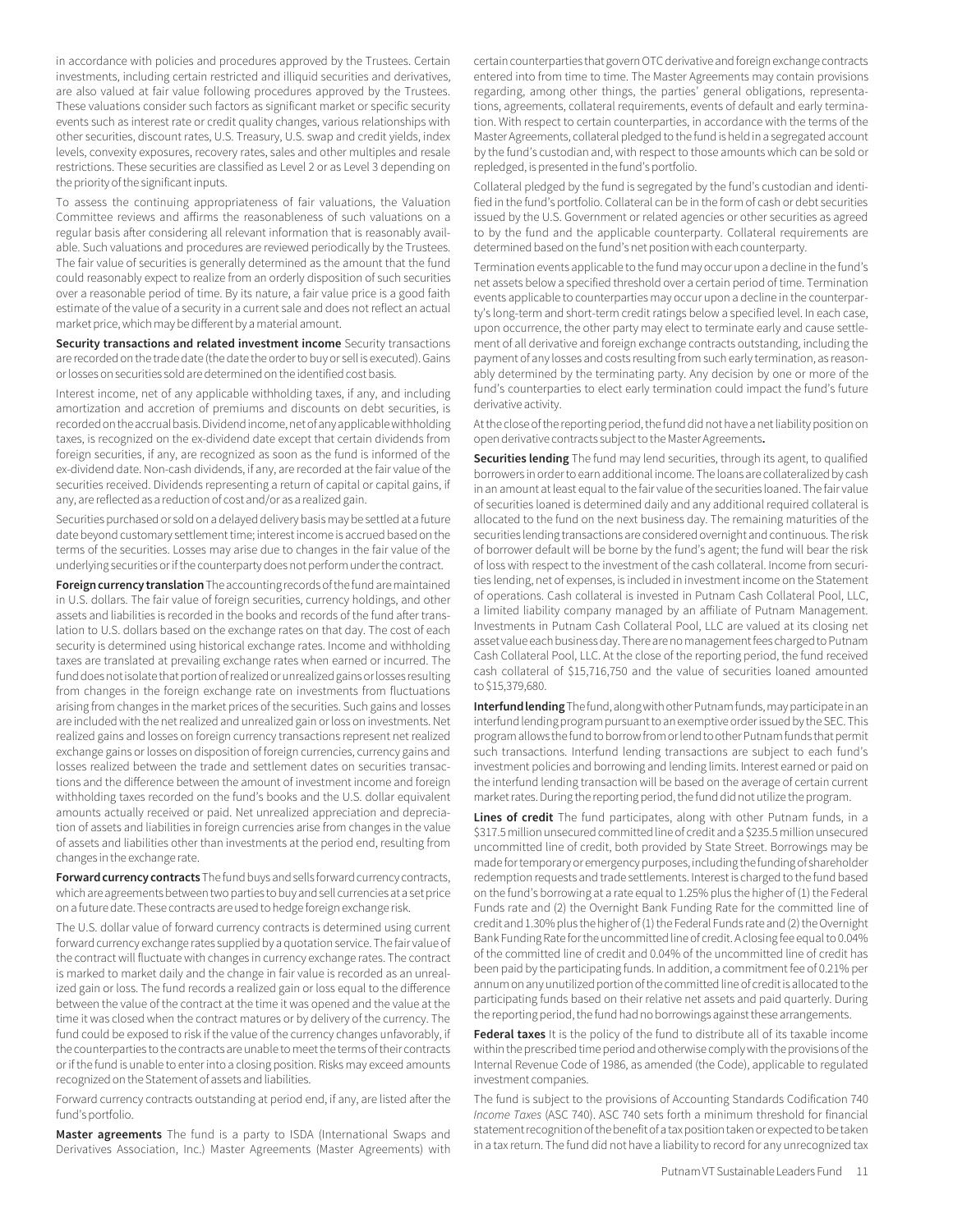benefits in the accompanying financial statements. No provision has been made for federal taxes on income, capital gains or unrealized appreciation on securities held nor for excise tax on income and capital gains. Each of the fund's federal tax returns for the prior three fiscal years remains subject to examination by the Internal Revenue Service.

The fund may also be subject to taxes imposed by governments of countries in which it invests. Such taxes are generally based on either income or gains earned or repatriated. The fund accrues and applies such taxes to net investment income, net realized gains and net unrealized gains as income and/or capital gains are earned. In some cases, the fund may be entitled to reclaim all or a portion of such taxes, and such reclaim amounts, if any, are reflected as an asset on the fund's books. In many cases, however, the fund may not receive such amounts for an extended period of time, depending on the country of investment.

Tax cost of investments includes adjustments to net unrealized appreciation (depreciation) which may not necessarily be final tax cost basis adjustments, but closely approximate the tax basis unrealized gains and losses that may be realized and distributed to shareholders. The aggregate identified cost on a tax basis is \$647,139,925, resulting in gross unrealized appreciation and depreciation of \$394,768,717 and \$3,122,187, respectively, or net unrealized appreciation of \$391,646,530.

**Distributions to shareholders** Distributions to shareholders from net investment income are recorded by the fund on the ex-dividend date. Distributions from capital gains, if any, are recorded on the ex-dividend date and paid at least annually. The amount and character of income and gains to be distributed are determined in accordance with income tax regulations, which may differ from generally accepted accounting principles. Dividend sources are estimated at the time of declaration. Actual results may vary. Any non-taxable return of capital cannot be determined until final tax calculations are completed after the end of the fund's fiscal year. Reclassifications are made to the fund's capital accounts to reflect income and gains available for distribution (or available capital loss carryovers) under income tax regulations.

**Expenses of the Trust** Expenses directly charged or attributable to any fund will be paid from the assets of that fund. Generally, expenses of the Trust will be allocated among and charged to the assets of each fund on a basis that the Trustees deem fair and equitable, which may be based on the relative assets of each fund or the nature of the services performed and relative applicability to each fund.

**Beneficial interest** At the close of the reporting period, insurance companies or their separate accounts were record owners of all but a de minimis number of the shares of the fund. Approximately 32.6% of the fund is owned by accounts of one insurance company.

#### **Note 2 — Management fee, administrative services and other transactions**

The fund pays Putnam Management a management fee (based on the fund's average net assets and computed and paid monthly) at annual rates that may vary based on the average of the aggregate net assets of all open-end mutual funds sponsored by Putnam Management (excluding net assets of funds that are invested in, or that are invested in by, other Putnam funds to the extent necessary to avoid "double counting" of those assets). Such annual rates may vary as follows:

0.710% of the first \$5 billion, 0.660% of the next \$5 billion, 0.610% of the next \$10 billion, 0.560% of the next \$10 billion, 0.510% of the next \$50 billion, 0.490% of the next \$50 billion, 0.480% of the next \$100 billion and 0.475% of any excess thereafter.

For the reporting period, the management fee represented an effective rate (excluding the impact from any expense waivers in effect) of 0.268% of the fund's average net assets.

Putnam Management has contractually agreed, through April 30, 2023, to waive fees and/or reimburse the fund's expenses to the extent necessary to limit the cumulative expenses of the fund, exclusive of brokerage, interest, taxes, investment-related expenses, extraordinary expenses, acquired fund fees and expenses and payments under the fund's investor servicing contract, investment management contract and distribution plan, on a fiscal year-to-date basis to an annual rate of 0.20% of the fund's average net assets over such fiscal year-to-date period. During the reporting period, the fund's expenses were not reduced as a result of this limit.

Putnam Investments Limited (PIL), an affiliate of Putnam Management, is authorized by the Trustees to manage a separate portion of the assets of the fund as determined by Putnam Management from time to time. PIL did not manage any portion of the assets of the fund during the reporting period. If Putnam Management were to engage the services of PIL, Putnam Management would pay a quarterly sub-management fee to PIL for its services at an annual rate of 0.35% of the average net assets of the portion of the fund managed by PIL.

The fund reimburses Putnam Management an allocated amount for the compensation and related expenses of certain officers of the fund and their staff who provide administrative services to the fund. The aggregate amount of all such reimbursements is determined annually by the Trustees.

Custodial functions for the fund's assets are provided by State Street. Custody fees are based on the fund's asset level, the number of its security holdings and transaction volumes.

Putnam Investor Services, Inc., an affiliate of Putnam Management, provides investor servicing agent functions to the fund. Putnam Investor Services, Inc. was paid a monthly fee for investor servicing at an annual rate of 0.07% of the fund's average daily net assets. During the reporting period, the expenses for each class of shares related to investor servicing fees were as follows:

| Class IA | \$275,718 |
|----------|-----------|
| Class IB | 63.377    |
| Total    | \$339,095 |

The fund has entered into expense offset arrangements with Putnam Investor Services, Inc. and State Street whereby Putnam Investor Services, Inc.'s and State Street's fees are reduced by credits allowed on cash balances. For the reporting period, the fund's expenses were reduced by \$20 under the expense offset arrangements.

Each Independent Trustee of the fund receives an annual Trustee fee, of which \$640, as a quarterly retainer, has been allocated to the fund, and an additional fee for each Trustees meeting attended. Trustees also are reimbursed for expenses they incur relating to their services as Trustees.

The fund has adopted a Trustee Fee Deferral Plan (the Deferral Plan) which allows the Trustees to defer the receipt of all or a portion of Trustees fees payable on or after July 1, 1995. The deferred fees remain invested in certain Putnam funds until distribution in accordance with the Deferral Plan.

The fund has adopted an unfunded noncontributory defined benefit pension plan (the Pension Plan) covering all Trustees of the fund who have served as a Trustee for at least five years and were first elected prior to 2004. Benefits under the Pension Plan are equal to 50% of the Trustee's average annual attendance and retainer fees for the three years ended December 31, 2005. The retirement benefit is payable during a Trustee's lifetime, beginning the year following retirement, for the number of years of service through December 31, 2006. Pension expense for the fund is included in Trustee compensation and expenses in the Statement of operations. Accrued pension liability is included in Payable for Trustee compensation and expenses in the Statement of assets and liabilities. The Trustees have terminated the Pension Plan with respect to any Trustee first elected after 2003.

The fund has adopted a distribution plan (the Plan) with respect to its class IB shares pursuant to Rule 12b–1 under the Investment Company Act of 1940. The purpose of the Plan is to compensate Putnam Retail Management Limited Partnership, an indirect wholly-owned subsidiary of Putnam Investments, LLC, for services provided and expenses incurred in distributing shares of the fund. The Plan provides for payment by the fund to Putnam Retail Management Limited Partnership at an annual rate of up to 0.35% of the average net assets attributable to the fund's class IB shares. The Trustees have approved payment by the fund at an annual rate of 0.25% of the average net assets attributable to the fund's class IB shares. The expenses related to distribution fees during the reporting period are included in Distribution fees in the Statement of operations.

#### **Note 3 — Purchases and sales of securities**

During the reporting period, the cost of purchases and the proceeds from sales, excluding short-term investments, were as follows:

|                                           | Cost of<br>purchases | Proceeds<br>from sales |
|-------------------------------------------|----------------------|------------------------|
| Investments in securities<br>(Long-term)  | \$144,429,906        | \$192,246,888          |
| U.S. government securities<br>(Long-term) |                      |                        |
| Total                                     | \$144,429,906        | \$192,246,888          |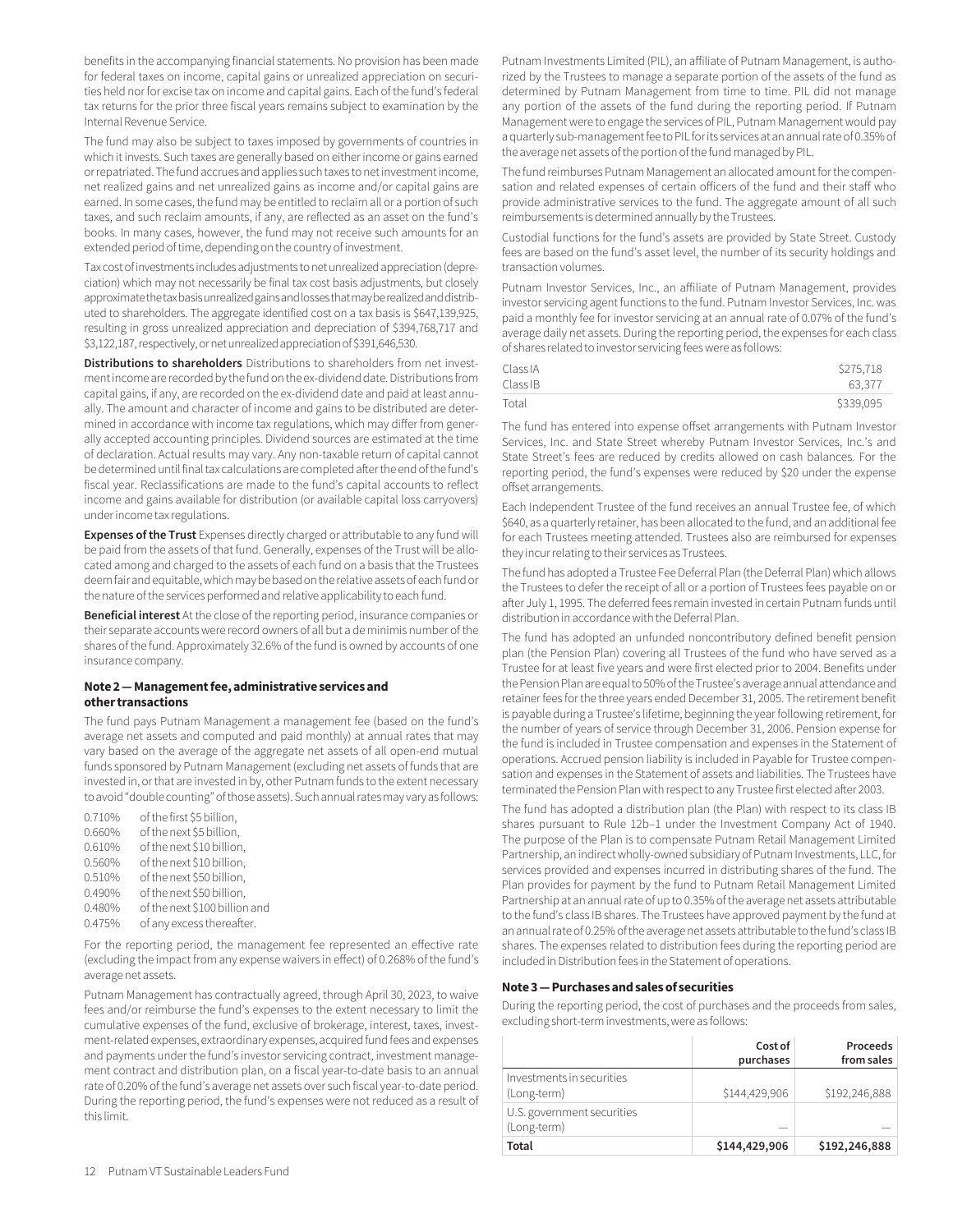The fund may purchase or sell investments from or to other Putnam funds in the ordinary course of business, which can reduce the fund's transaction costs, at prices determined in accordance with SEC requirements and policies approved by the Trustees. During the reporting period, purchases or sales of long-term securities from or to other Putnam funds, if any, did not represent more than 5% of the fund's total cost of purchases and/or total proceeds from sales.

#### **Note 4 — Capital shares**

At the close of the reporting period, there were an unlimited number of shares of beneficial interest authorized. Subscriptions and redemptions are presented at the omnibus level. Transactions in capital shares were as follows:

|                                                                   | <b>Class IA shares</b>   |              |                     |                | Class IB shares          |                |                     |                |
|-------------------------------------------------------------------|--------------------------|--------------|---------------------|----------------|--------------------------|----------------|---------------------|----------------|
|                                                                   | Six months ended 6/30/21 |              | Year ended 12/31/20 |                | Six months ended 6/30/21 |                | Year ended 12/31/20 |                |
|                                                                   | <b>Shares</b>            | Amount       | <b>Shares</b>       | Amount         | <b>Shares</b>            | Amount         | <b>Shares</b>       | Amount         |
| Shares sold                                                       | 72.545                   | \$3,363,650  | 176,436             | \$6,884,005    | 55,859                   | \$2,482,911    | 165,385             | \$6,234,710    |
| Shares issued in connection with<br>reinvestment of distributions | 1,773,944                | 76,900,494   | 1,980,935           | 59,626,157     | 424,550                  | 17,767,397     | 494,251             | 14,417,295     |
|                                                                   | 1,846,489                | 80,264,144   | 2,157,371           | 66,510,162     | 480,409                  | 20,250,308     | 659,636             | 20,652,005     |
| Shares repurchased                                                | (856, 228)               | (39,620,222) | (1,914,491)         | (74, 461, 047) | (314, 416)               | (14, 145, 553) | (771, 272)          | (29, 203, 491) |
| Net increase (decrease)                                           | 990,261                  | \$40,643,922 | 242,880             | \$(7,950,885)  | 165,993                  | \$6,104,755    | (111, 636)          | \$(8,551,486)  |

#### **Note 5 — Affiliated transactions**

Transactions during the reporting period with any company which is under common ownership or control were as follows:

| Name of affiliate                        | Fair value as of<br>12/31/20 | Purchase cost | Sale proceeds | Investment income | Shares outstanding<br>and fair value as of<br>6/30/21 |
|------------------------------------------|------------------------------|---------------|---------------|-------------------|-------------------------------------------------------|
| Short-term investments                   |                              |               |               |                   |                                                       |
| Putnam Cash Collateral Pool, LLC*        | \$22,079,510                 | \$82,251,170  | \$88,613,930  | \$11,873          | \$15,716,750                                          |
| Putnam Short Term Investment<br>$Fund**$ | 11,711,756                   | 82,551,410    | 71,097,049    | 7.512             | 23,166,117                                            |
| <b>Total Short-term investments</b>      | \$33,791,266                 | \$164,802,580 | \$159,710,979 | \$19,385          | \$38,882,867                                          |

 \*No management fees are charged to Putnam Cash Collateral Pool, LLC (Note 1). Investment income shown is included in securities lending income on the Statement of operations. There were no realized or unrealized gains or losses during the period.

 \*\*Management fees charged to Putnam Short Term Investment Fund have been waived by Putnam Management. There were no realized or unrealized gains or losses during the period.

#### **Note 6 — Market, credit and other risks**

In the normal course of business, the fund trades financial instruments and enters into financial transactions where risk of potential loss exists due to changes in the market (market risk) or failure of the contracting party to the transaction to perform (credit risk). The fund may be exposed to additional credit risk that an institution or other entity with which the fund has unsettled or open transactions will default. Investments in foreign securities involve certain risks, including those related to economic instability, unfavorable political developments, and currency fluctuations.

Beginning in January 2020, global financial markets have experienced, and may continue to experience, significant volatility resulting from the spread of a virus known as Covid–19. The outbreak of Covid–19 has resulted in travel and border restrictions, quarantines, supply chain disruptions, lower consumer demand, and general market uncertainty. The effects of Covid–19 have adversely affected, and may continue to adversely affect, the global economy, the economies of certain nations, and individual issuers, all of which may negatively impact the fund's performance.

#### **Note 7 — Summary of derivative activity**

The volume of activity for the reporting period for any derivative type that was held during the period is listed below and was based on an average of the holdings at the end of each fiscal quarter:

| Forward currency contracts (contract amount) | 524,200,000 |
|----------------------------------------------|-------------|
| Warrants (number of warrants)                | 1,000       |

The following is a summary of the fair value of derivative instruments as of the close of the reporting period:

#### **Fair value of derivative instruments as of the close of the reporting period**

|                                                                                      | Asset derivatives                               |                   | Liability derivatives                           |                   |  |
|--------------------------------------------------------------------------------------|-------------------------------------------------|-------------------|-------------------------------------------------|-------------------|--|
| Derivatives not accounted for as hedging<br>$^{\shortmid}$ instruments under ASC 815 | Statement of assets and<br>liabilities location | <b>Fair value</b> | Statement of assets and<br>liabilities location | <b>Fair value</b> |  |
| Foreign exchange contracts                                                           | Receivables                                     | \$656,101         | Pavables                                        |                   |  |
| Total                                                                                |                                                 | \$656,101         |                                                 | )—                |  |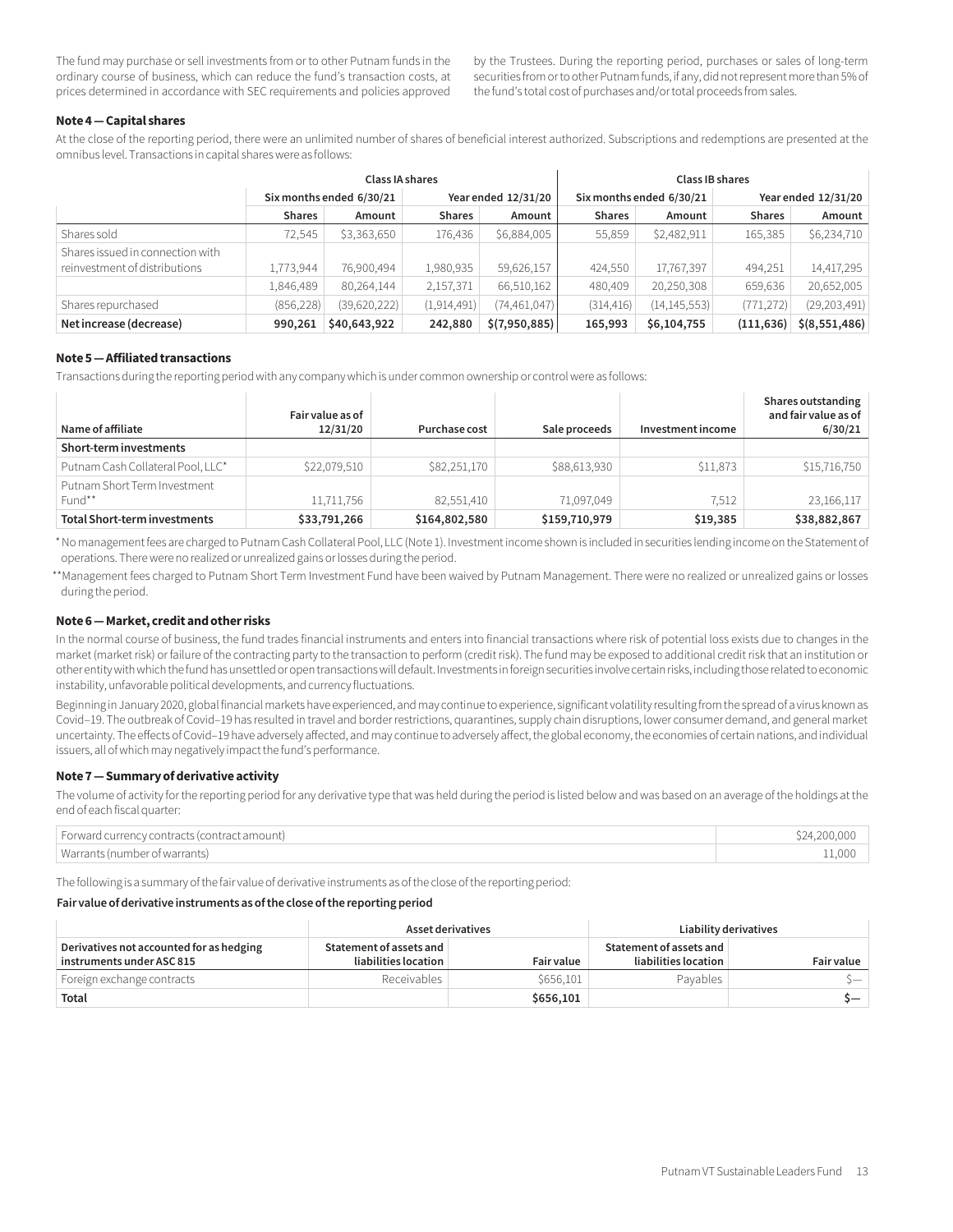The following is a summary of realized and change in unrealized gains or losses of derivative instruments in the Statement of operations for the reporting period (Note 1):

#### **Amount of realized gain or (loss) on derivatives recognized in net gain or (loss) on investments**

| Derivatives not accounted for as hedging |           |                            |              |
|------------------------------------------|-----------|----------------------------|--------------|
| $^{\shortmid}$ instruments under ASC 815 | Warrants  | Forward currency contracts | Total        |
| Foreign exchange contracts               | <u>__</u> | \$(163, 261)               | \$(163, 261) |
| Equity contracts                         | _         |                            |              |
| Total                                    | ╮—        | \$(163, 261)               | \$(163, 261) |

#### **Change in unrealized appreciation or (depreciation) on derivatives recognized in net gain or (loss) on investments**

| Derivatives not accounted for as hedging<br>instruments under ASC 815 | Warrants | Forward currency contracts | Total     |
|-----------------------------------------------------------------------|----------|----------------------------|-----------|
| Foreign exchange contracts                                            | ._       | \$820.527                  | \$820,527 |
| Equity contracts                                                      | _        |                            |           |
| Total                                                                 | ╮—       | \$820,527                  | \$820,527 |

#### **Note 8 — Offsetting of financial and derivative assets and liabilities**

The following table summarizes any derivatives, repurchase agreements and reverse repurchase agreements, at the end of the reporting period, that are subject to an enforceable master netting agreement or similar agreement. For securities lending transactions or borrowing transactions associated with securities sold short, if any, see Note 1. For financial reporting purposes, the fund does not offset financial assets and financial liabilities that are subject to the master netting agreements in the Statement of assets and liabilities.

|                                                    | Bank of<br>America N.A. | <b>Barclays Bank</b><br>PLC | <b>HSBC Bank</b><br>USA, National<br>Association | JPMorgan<br><b>Chase Bank</b><br>N.A. | <b>State Street</b><br><b>Bank</b> and<br>Trust Co. | <b>UBSAG</b> | Total     |
|----------------------------------------------------|-------------------------|-----------------------------|--------------------------------------------------|---------------------------------------|-----------------------------------------------------|--------------|-----------|
| Assets:                                            |                         |                             |                                                  |                                       |                                                     |              |           |
| Forward currency contracts <sup>#</sup>            | \$57,860                | \$14,583                    | \$9,084                                          | \$275,015                             | \$75,965                                            | \$223,594    | \$656,101 |
| <b>Total Assets</b>                                | \$57,860                | \$14,583                    | \$9,084                                          | \$275,015                             | \$75,965                                            | \$223,594    | \$656,101 |
| Liabilities:                                       |                         |                             |                                                  |                                       |                                                     |              |           |
| Forward currency contracts <sup>#</sup>            |                         |                             |                                                  |                                       |                                                     |              |           |
| <b>Total Liabilities</b>                           | \$—                     | \$—                         | \$—                                              | \$—                                   | \$—                                                 | $\zeta-$     | \$—       |
| <b>Total Financial and Derivative</b>              |                         |                             |                                                  |                                       |                                                     |              |           |
| <b>Net Assets</b>                                  | \$57,860                | \$14,583                    | \$9,084                                          | \$275,015                             | \$75,965                                            | \$223,594    | \$656,101 |
| Total collateral received (pledged) <sup>†##</sup> | $S-$                    | $S-$                        | $S-$                                             | \$210,000                             | $S-$                                                | \$170,000    |           |
| Net amount                                         | \$57,860                | \$14,583                    | \$9,084                                          | \$65,015                              | \$75,965                                            | \$53,594     |           |
| Controlled collateral received                     |                         |                             |                                                  |                                       |                                                     |              |           |
| (including TBA commitments)**                      | $S-$                    | $s-$                        | $s-$                                             | \$210,000                             | $S-$                                                | \$170,000    | \$380,000 |
| Uncontrolled collateral received                   | $S-$                    | $S-$                        | $S-$                                             | $s-$                                  | $s-$                                                | $s-$         | $S-$      |
| Collateral (pledged) (including                    |                         |                             |                                                  |                                       |                                                     |              |           |
| TBA commitments)**                                 | $S-$                    | $S-$                        | $s-$                                             | $S-$                                  | \$—                                                 | $s-$         | Ś—        |

\*\* Included with Investments in securities on the Statement of assets and liabilities.

†Additional collateral may be required from certain brokers based on individual agreements.

#Covered by master netting agreement (Note 1).

##Any over-collateralization of total financial and derivative net assets is not shown. Collateral may include amounts related to unsettled agreements.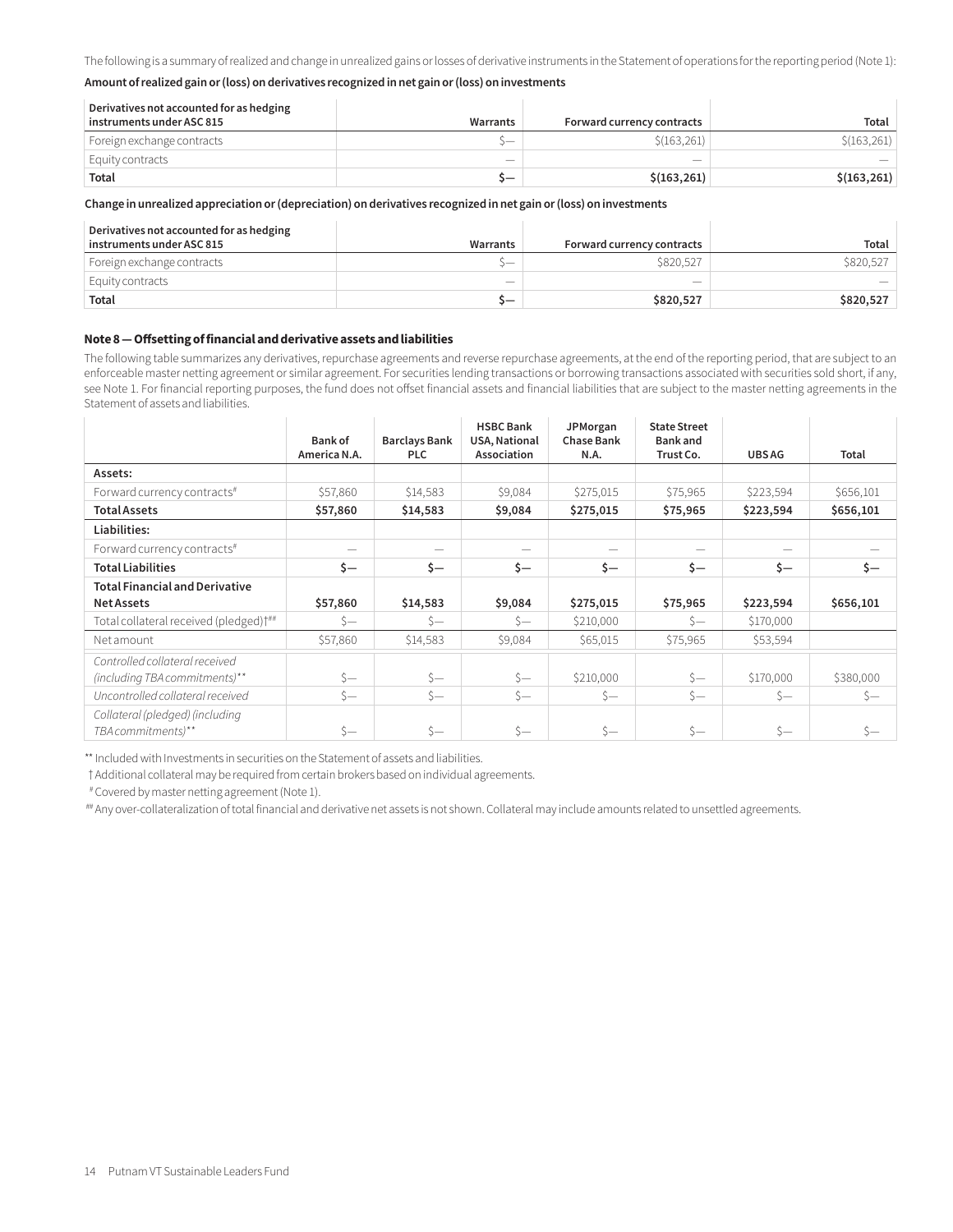# **Trustee approval of management contract**

#### **General conclusions**

The Board of Trustees of The Putnam Funds oversees the management of each fund and, as required by law, determines annually whether to approve the continuance of your fund's management contract with Putnam Investment Management, LLC ("Putnam Management") and the sub-management contract with respect to your fund between Putnam Management and its affiliate, Putnam Investments Limited ("PIL"). The Board, with the assistance of its Contract Committee, requests and evaluates all information it deems reasonably necessary under the circumstances in connection with its annual contract review. The Contract Committee consists solely of Trustees who are not "interested persons" (as this term is defined in the Investment Company Act of 1940, as amended (the "1940 Act")) of The Putnam Funds ("Independent Trustees").

At the outset of the review process, members of the Board's independent staff and independent legal counsel considered any possible changes to the annual contract review materials furnished to the Contract Committee during the course of the previous year's review and, as applicable, identified those changes to Putnam Management. Following these discussions and in consultation with the Contract Committee, the Independent Trustees' independent legal counsel requested that Putnam Management and its affiliates furnish specified information, together with any additional information that Putnam Management considered relevant, to the Contract Committee. Over the course of several months ending in June 2021, the Contract Committee met on a number of occasions with representatives of Putnam Management, and separately in executive session, to consider the information that Putnam Management provided. Throughout this process, the Contract Committee was assisted by the members of the Board's independent staff and by independent legal counsel for The Putnam Funds and the Independent Trustees.

In May 2021, the Contract Committee met in executive session to discuss and consider its recommendations with respect to the continuance of the contracts. At the Trustees' June 2021 meeting, the Contract Committee met in executive session with the other Independent Trustees to review a summary of the key financial, performance and other data that the Contract Committee considered in the course of its review. The Contract Committee then presented its written report, which summarized the key factors that the Committee had considered and set forth its recommendations. The Contract Committee recommended, and the Independent Trustees approved, the continuance of your fund's management and sub-management contracts, effective July 1, 2021. (Because PIL is an affiliate of Putnam Management and Putnam Management remains fully responsible for all services provided by PIL, the Trustees have not attempted to evaluate PIL as a separate entity, and all subsequent references to Putnam Management below should be deemed to include reference to PIL as necessary or appropriate in the context.)

The Independent Trustees' approval was based on the following conclusions:

• That the fee schedule in effect for your fund represented reasonable compensation in light of the nature and quality of the services being provided to the fund, the fees paid by competitive funds, the costs incurred by Putnam Management in providing services to the fund, and the application of certain reductions and waivers noted below; and

• That the fee schedule in effect for your fund represented an appropriate sharing between fund shareholders and Putnam Management of any economies of scale as may exist in the management of the fund at current asset levels.

These conclusions were based on a comprehensive consideration of all information provided to the Trustees and were not the result of any single factor. Some of the factors that figured particularly in the Trustees' deliberations and how the Trustees considered these factors are described below, although individual Trustees may have evaluated the information presented differently, giving different weights to various factors. It is also important to recognize that the management arrangements for your fund and the other Putnam funds are the result of many years of review and discussion between the Independent Trustees and Putnam Management, that some aspects of the arrangements may receive greater scrutiny in some years than others, and that the Trustees' conclusions may be based, in part, on their consideration of fee arrangements in previous years. For example, with certain exceptions primarily involving newly launched or repositioned funds, the current fee arrangements under the vast majority of the funds' management contracts were first implemented at the beginning of 2010 following extensive review by the Contract Committee and discussions with representatives of Putnam Management, as well as approval by shareholders.

#### **Management fee schedules and total expenses**

The Trustees reviewed the management fee schedules in effect for all Putnam funds, including fee levels and breakpoints. Under its management contract, your fund has the benefit of breakpoints in its management fee schedule that provide shareholders with reduced fee levels as assets under management in the Putnam family of funds increase. The Trustees also reviewed the total expenses of each Putnam fund, recognizing that in most cases management fees represented the major, but not the sole, determinant of total costs to fund shareholders. (Two funds have implemented so-called "all-in" management fees covering substantially all routine fund operating costs.)

In reviewing fees and expenses, the Trustees generally focus their attention on material changes in circumstances — for example, changes in assets under management, changes in a fund's investment strategy, changes in Putnam Management's operating costs or profitability, or changes in competitive practices in the mutual fund industry — that suggest that consideration of fee changes might be warranted. The Trustees concluded that the circumstances did not indicate that changes to the management fee schedule for your fund would be appropriate at this time.

As in the past, the Trustees also focused on the competitiveness of each fund's total expense ratio. In order to support the effort to have fund expenses meet competitive standards, the Trustees and Putnam Management and the funds' investor servicing agent, Putnam Investor Services, Inc. ("PSERV"), have implemented expense limitations that were in effect during your fund's fiscal year ending in 2020. These expense limitations were: (i) a contractual expense limitation applicable to specified open-end funds, including your fund, of 25 basis points on investor servicing fees and expenses and (ii) a contractual expense limitation applicable to specified open-end funds, including your fund, of 20 basis points on so-called "other expenses" (i.e., all expenses exclusive of management fees, distribution fees, investor servicing fees, investmentrelated expenses, interest, taxes, brokerage commissions, acquired fund fees and expenses and extraordinary expenses). These expense limitations attempt to maintain competitive expense levels for the funds.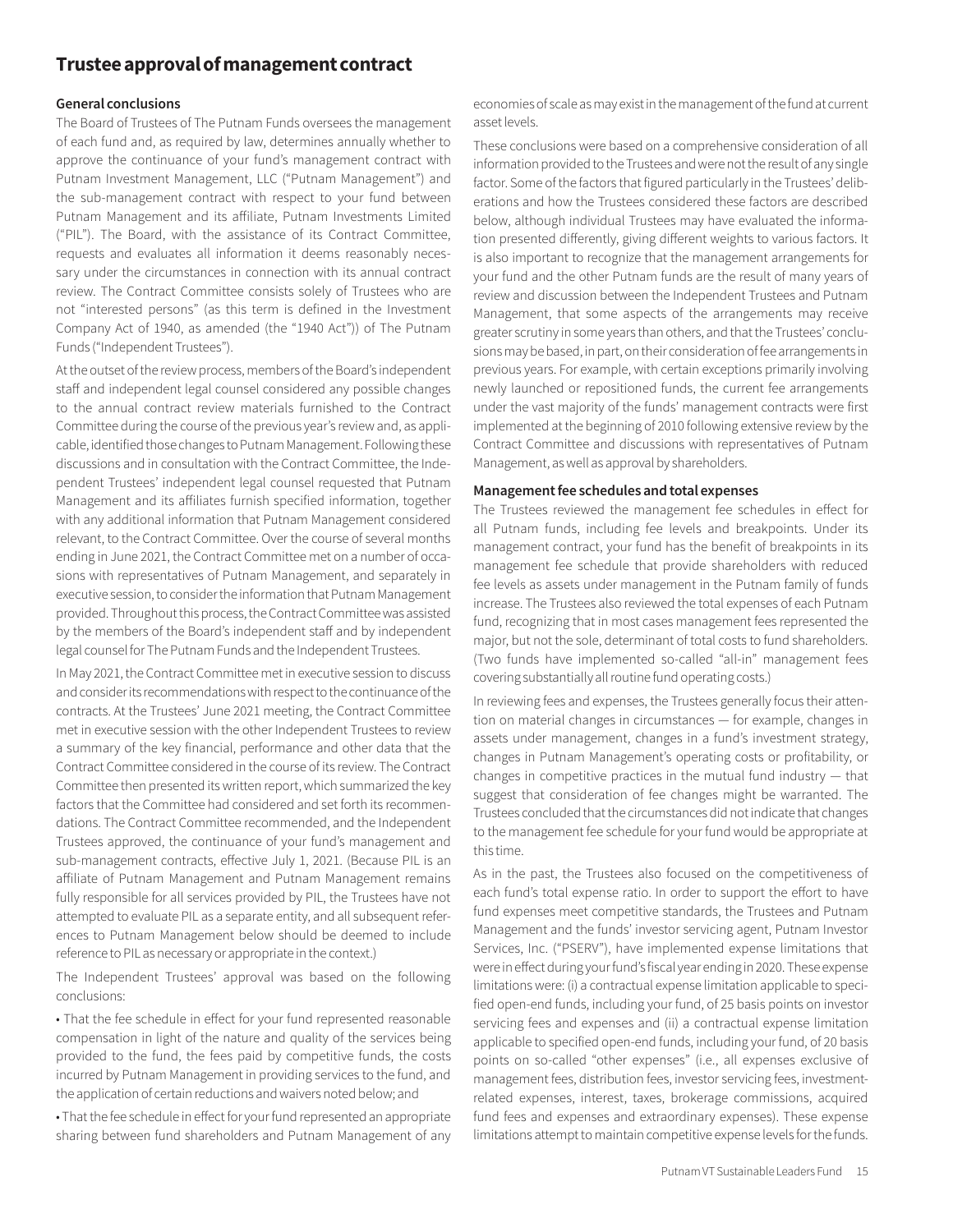Most funds, including your fund, had sufficiently low expenses that these expense limitations were not operative during their fiscal years ending in 2020. Putnam Management and PSERV have agreed to maintain these expense limitations until at least April 30, 2023. The support of Putnam Management and PSERV for these expense limitation arrangements was an important factor in the Trustees' decision to approve the continuance of your fund's management and sub-management contracts.

The Trustees reviewed comparative fee and expense information for a custom group of competitive funds selected by Broadridge Financial Solutions, Inc. ("Broadridge"). This comparative information included your fund's percentile ranking for effective management fees and total expenses (excluding any applicable 12b-1 fees), which provides a general indication of your fund's relative standing. In the custom peer group, your fund ranked in the second quintile in effective management fees (determined for your fund and the other funds in the custom peer group based on fund asset size and the applicable contractual management fee schedule) and in the third quintile in total expenses (excluding any applicable 12b-1 fees) as of December 31, 2020. The first quintile represents the least expensive funds and the fifth quintile the most expensive funds. The fee and expense data reported by Broadridge as of December 31, 2020 reflected the most recent fiscal year-end data available in Broadridge's database at that time.

In connection with their review of fund management fees and total expenses, the Trustees also reviewed the costs of the services provided and the profits realized by Putnam Management and its affiliates from their contractual relationships with the funds. This information included trends in revenues, expenses and profitability of Putnam Management and its affiliates relating to the investment management, investor servicing and distribution services provided to the funds. In this regard, the Trustees also reviewed an analysis of the revenues, expenses and profitability of Putnam Management and its affiliates, allocated on a fund-by-fund basis, with respect to the funds' management, distribution, and investor servicing contracts. For each fund, the analysis presented information about revenues, expenses and profitability for each of the agreements separately and for the agreements taken together on a combined basis. The Trustees concluded that, at current asset levels, the fee schedules in place for the Putnam funds, including the fee schedule for your fund, represented reasonable compensation for the services being provided and represented an appropriate sharing between fund shareholders and Putnam Management of any economies of scale as may exist in the management of the Putnam funds at that time.

The information examined by the Trustees in connection with their annual contract review for the Putnam funds included information regarding services provided and fees charged by Putnam Management and its affiliates to other clients, including defined benefit pension and profit-sharing plans, sub-advised mutual funds, private funds sponsored by affiliates of Putnam Management, model-only separately managed accounts and Putnam Management's newly launched exchange-traded funds. This information included, in cases where a product's investment strategy corresponds with a fund's strategy, comparisons of those fees with fees charged to the Putnam funds, as well as an assessment of the differences in the services provided to these clients as compared to the services provided to the Putnam funds. The Trustees observed that the differences in fee rates between these clients and the Putnam funds are by no means uniform when examined by individual asset sectors, suggesting that differences in the pricing of investment management services to these types of clients may reflect, among other things, historical competitive forces operating in separate marketplaces. The

Trustees considered the fact that in many cases fee rates across different asset classes are higher on average for mutual funds than for other clients, and the Trustees also considered the differences between the services that Putnam Management provides to the Putnam funds and those that it provides to its other clients. The Trustees did not rely on these comparisons to any significant extent in concluding that the management fees paid by your fund are reasonable.

#### **Investment performance**

The quality of the investment process provided by Putnam Management represented a major factor in the Trustees' evaluation of the quality of services provided by Putnam Management under your fund's management contract. The Trustees were assisted in their review of Putnam Management's investment process and performance by the work of the investment oversight committees of the Trustees and the full Board of Trustees, which meet on a regular basis with individual portfolio managers and with senior management of Putnam Management's Investment Division throughout the year. The Trustees concluded that Putnam Management generally provides a high-quality investment process — based on the experience and skills of the individuals assigned to the management of fund portfolios, the resources made available to them, and in general Putnam Management's ability to attract and retain high-quality personnel — but also recognized that this does not guarantee favorable investment results for every fund in every time period.

The Trustees considered that, in the aggregate, The Putnam Funds generally performed well in 2020, which Putnam Management characterized as a challenging year with significant volatility and varied market dynamics. On an asset-weighted basis, the Putnam funds ranked in the second quartile of their peers as determined by Lipper Inc. ("Lipper") for the year ended December 31, 2020 and, on an asset-weighted-basis, delivered a gross return that was 2.3% ahead of their benchmarks in 2020. In addition to the performance of the individual Putnam funds, the Trustees considered, as they had in prior years, the performance of The Putnam Fund complex versus competitor fund complexes. In this regard, the Trustees observed that The Putnam Funds' relative performance, as reported in the Barron's/Lipper Fund Families survey, continued to be exceptionally strong over the long term, with The Putnam Funds ranking as the 3rd best performing mutual fund complex out of 44 complexes for the ten-year period, with 2020 marking the fourth consecutive year that The Putnam Funds have ranked in the top ten fund complexes for the ten-year period. The Trustees noted that The Putnam Funds' performance was solid over the one- and five-year periods, with The Putnam Funds ranking 22nd out of 53 complexes and 14th out of 50 complexes, respectively. In addition to the Barron's/Lipper Fund Families Survey, the Trustees also considered the funds' ratings assigned by Morningstar Inc., noting that 26 of the funds were four- or five-star rated at the end of 2020 (representing an increase of four funds year-over-year) and that this included seven funds that had achieved a five-star rating (representing an increase of two funds year-over-year). They also noted, however, the disappointing investment performance of some funds for periods ended December 31, 2020 and considered information provided by Putnam Management regarding the factors contributing to the underperformance and actions being taken to improve the performance of these particular funds. The Trustees indicated their intention to continue to monitor closely the performance of those funds and evaluate whether additional actions to address areas of underperformance may be warranted.

For purposes of the Trustees' evaluation of the Putnam funds' investment performance, the Trustees generally focus on a competitive industry ranking of each fund's total net return over a one-year, three-year and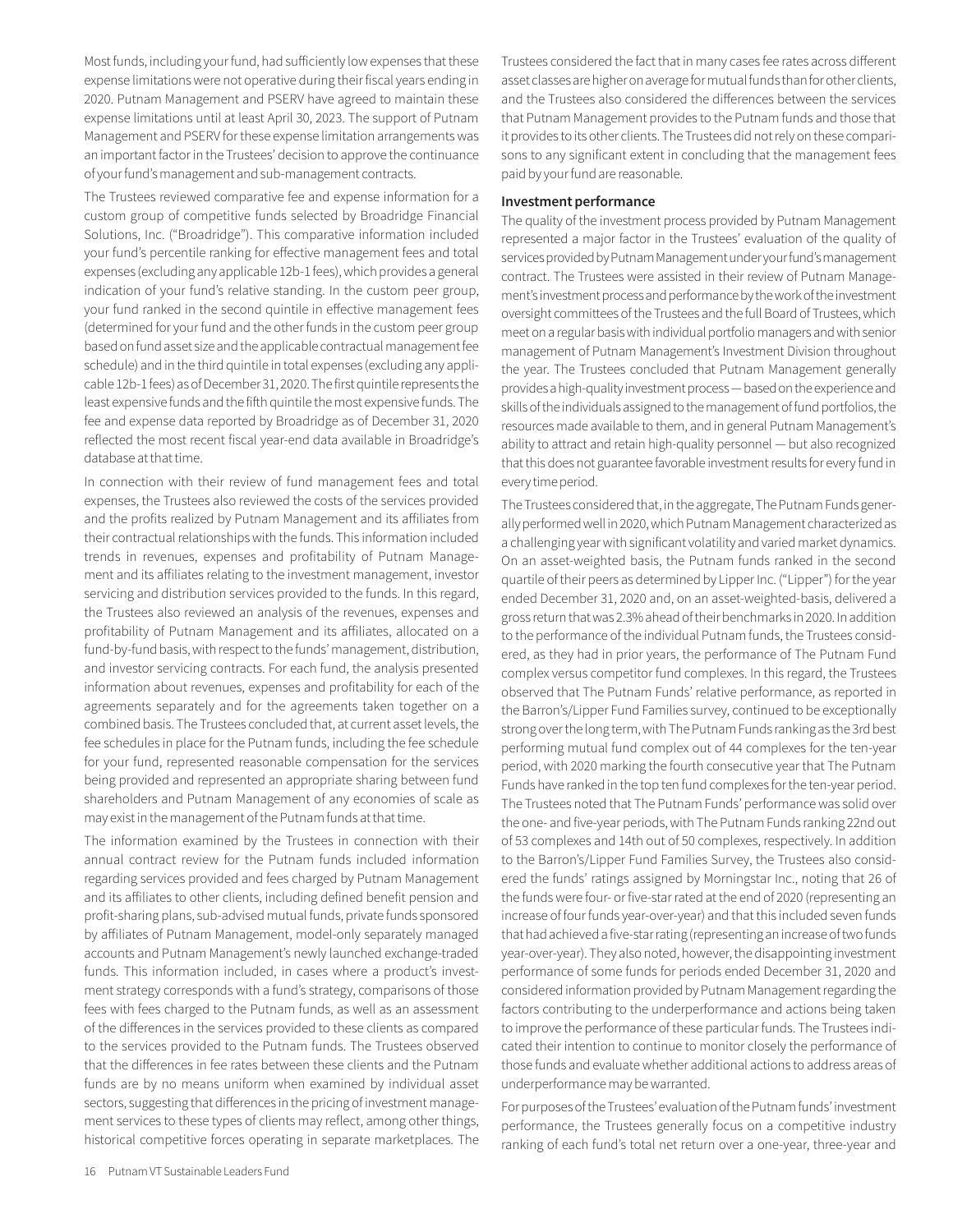five-year period. For a number of Putnam funds with relatively unique investment mandates for which Putnam Management informed the Trustees that meaningful competitive performance rankings are not considered to be available, the Trustees evaluated performance based on their total gross and net returns and comparisons of those returns to the returns of selected investment benchmarks. In the case of your fund, the Trustees considered that its class IA share cumulative total return performance at net asset value was in the following quartiles of its Lipper peer group (Lipper VP (Underlying Funds) — Multi-Cap Growth Funds) for the one-year, three-year and five-year periods ended December 31, 2020 (the first quartile representing the best-performing funds and the fourth quartile the worst-performing funds):

| One-year period | Three-year period | Five-year period |
|-----------------|-------------------|------------------|
| 4th             | 3rd               |                  |

Over the one-year, three-year and five-year periods ended December 31, 2020, there were 99 funds in your fund's Lipper peer group. (When considering performance information, shareholders should be mindful that past performance is not a guarantee of future results.)

The Trustees expressed concern about your fund's fourth quartile performance over the one-year period ended December 31, 2020. The Trustees considered Putnam Management's continued efforts to support fund performance through certain initiatives, including structuring compensation for portfolio managers to enhance accountability for fund performance, emphasizing accountability in the portfolio management process, and affirming its commitment to a fundamental-driven approach to investing. The Trustees noted further that Putnam Management had made selective hires and internal promotions in 2020 to strengthen its investment team.

As a general matter, the Trustees believe that cooperative efforts between the Trustees and Putnam Management represent the most effective way to address investment performance concerns that may arise from time to time. The Trustees noted that investors in the Putnam funds have, in effect, placed their trust in the Putnam organization, under the oversight of the funds' Trustees, to make appropriate decisions regarding the management of the funds. The Trustees also considered that Putnam Management has made changes in light of subpar investment performance when warranted. Based on Putnam Management's willingness to take appropriate measures to address fund performance issues, the Trustees concluded that it continued to be advisable to seek change within Putnam Management to address performance shortcomings. In the Trustees' view, the alternative of engaging a new investment adviser for an underperforming fund, with all the attendant risks and disruptions, would not likely provide any greater assurance of improved investment performance.

#### **Brokerage and soft-dollar allocations; investor servicing**

The Trustees considered various potential benefits that Putnam Management may receive in connection with the services it provides under the management contract with your fund. These include benefits related to brokerage allocation and the use of soft dollars, whereby a portion of the commissions paid by a fund for brokerage may be used to acquire research services that are expected to be useful to Putnam Management in managing the assets of the fund and of other clients. Subject to policies established by the Trustees, soft dollars generated by these means are used predominantly to acquire brokerage and research services (including third-party research and market data) that enhance Putnam Management's investment capabilities and supplement Putnam Management's internal research efforts. The Trustees indicated their continued intent to monitor regulatory and industry developments in this area with the assistance of their Brokerage Committee. In addition, with the assistance of their Brokerage Committee, the Trustees indicated their continued intent to monitor the allocation of the Putnam funds' brokerage in order to ensure that the principle of seeking best price and execution remains paramount in the portfolio trading process.

Putnam Management may also receive benefits from payments that the funds make to Putnam Management's affiliates for investor or distribution services. In conjunction with the annual review of your fund's management and sub-management contracts, the Trustees reviewed your fund's investor servicing agreement with PSERV and its distributor's contract and distribution plans with Putnam Retail Management Limited Partnership ("PRM"), both of which are affiliates of Putnam Management. The Trustees concluded that the fees payable by the funds to PSERV and PRM, as applicable, for such services are fair and reasonable in relation to the nature and quality of such services, the fees paid by competitive funds, and the costs incurred by PSERV and PRM, as applicable, in providing such services. Furthermore, the Trustees were of the view that the investor services provided by PSERV were required for the operation of the funds, and that they were of a quality at least equal to those provided by other providers.